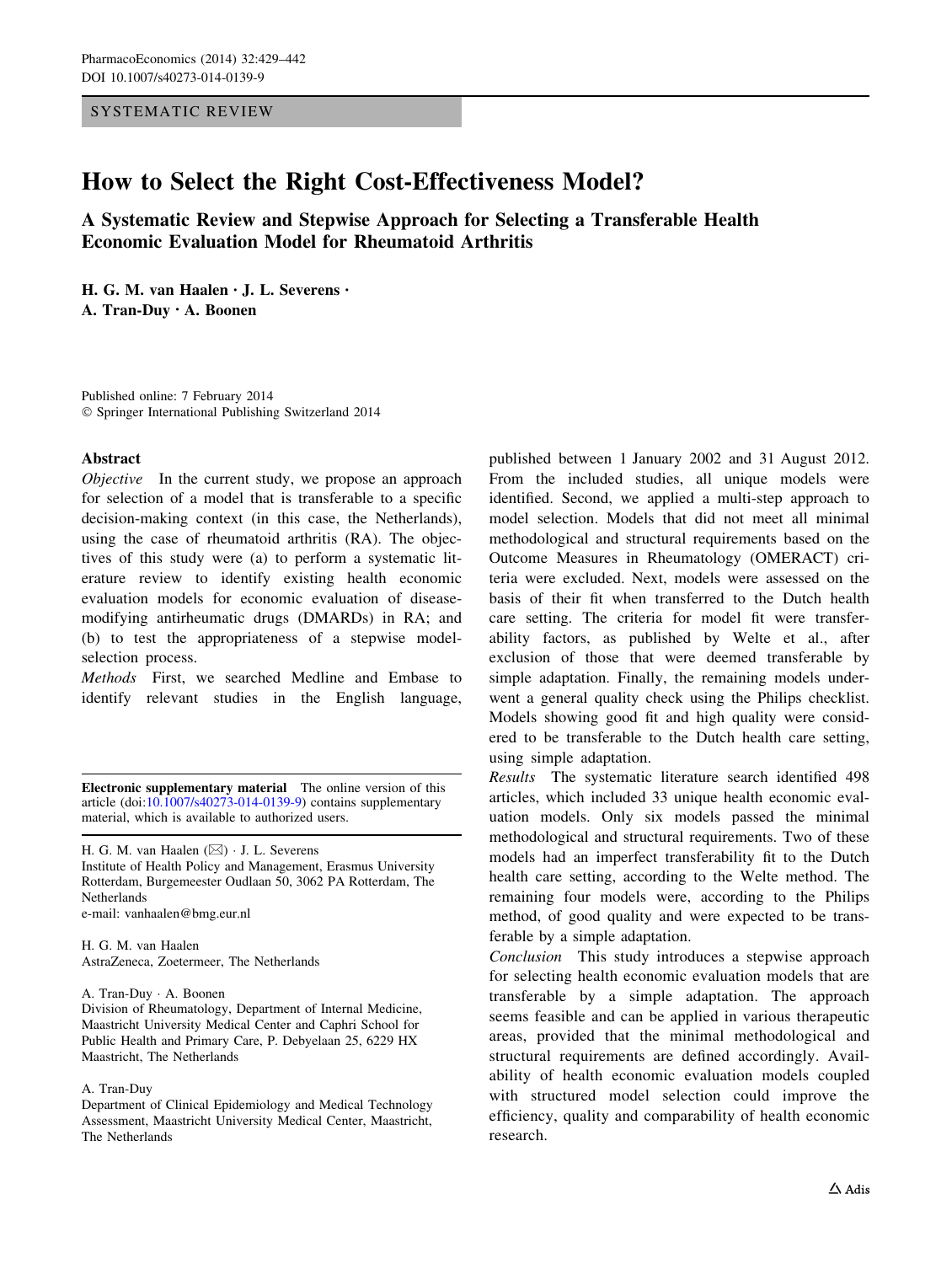## Key Points for Decision Makers

In health economic research, it is common practice that health economic evaluation models are newly developed to study a particular decision problem, while suitable models may already exist from previous research.

Prior to developing a new model, a structured approach to identify existing models, and a stepwise selection procedure to determine whether these models could potentially be used to study the new decision problem, could be applied.

Transparency in modelling methods and availability of health economic evaluation models could lead to more efficient, verifiable, comparable and qualitative health economic research.

## 1 Introduction

Keeping health care affordable is increasingly challenging in many countries. Much attention is therefore devoted to evaluating the balance between costs and effects of health care innovation. Nowadays, the majority of such economic evaluations are performed using health economic evaluation models, in which sources of clinical evidence, information on resource use, health care costs and quality of life are synthesized in order to calculate the incremental cost and effects associated with a certain medical technology in comparison with an alternative. By comparing multiple alternatives, important information on the cost effectiveness of treatments can be obtained. However, development of such health economic evaluation models requires a great amount of time and (technical) expertise.

In situations where health economic modelling is required to support decision making, health economists may face the choice to either develop a new model or reuse an existing model. Although the latter option sounds efficient, health economic evaluation models are usually not directly generalizable to other jurisdictions, because structural aspects, as well as the parameters of a model, are often jurisdiction specific [[1\]](#page-11-0). It may, however, be possible to transfer an existing model, i.e. to use local data for estimation of model parameters, thereby customizing the model to a local setting on the basis of a simple adaptation [[2\]](#page-11-0). The International Society For Pharmacoeconomics and Outcomes Research (ISPOR) Task Force on the Transferability of Economic Evaluations Across Jurisdictions has suggested a stepwise approach to support health economists to determine whether simple or complex adaptation of a health economic evaluation model to the jurisdiction of interest is needed. In this approach, the potential models are checked for their relevance to the decision problem, methodological soundness and comparability of the treatment patterns between the jurisdictions [[2\]](#page-11-0). In addition to this approach, several checklists have been suggested in the literature to assess the transferability of specific health economic evaluation results to other jurisdictions [[3\]](#page-11-0). One of these checklists is the decision chart of Welte [[4\]](#page-11-0), which uses knock-out criteria to determine whether transferring a model is impossible or too difficult, and therefore whether conducting a new study is a better option. Three general knock-out criteria relate to the decision problem, the comparator and the study quality, and 14 specific knock-out criteria consider other aspects such as perspective, discount rate, prices and practice variation.

While there are a considerable number of studies focusing on assessing the transferability of a specific model, little effort has been made to develop methods for selecting the most suitable model among multiple potentially transferable models, i.e. to select the model that needs the simplest adaptation in order to be transferred to another jurisdiction. For example, one may be interested in performing a health economic evaluation of disease-modifying antirheumatic drugs (DMARDs) for the treatment of rheumatoid arthritis (RA). As many health economic evaluation models have been developed for this purpose during the last 10 years—and as valid models are highly important, given the increasing complexity of treatment strategies and the advent of several new but highly expensive drugs—it could be worthwhile to investigate the transferability potential of these models and to select a model that is most suitable for simple adaptation to inform decisions in a specific jurisdiction.

In the current study, we propose an approach for the selection of a model that is transferable to a specific decision-making context (in this case, the Netherlands), using the case of synthetic and or biological diseasemodifying drugs in RA (see Box 1). The objectives of this study were (a) to perform a systematic literature review to identify existing health economic evaluation models for the economic evaluation of DMARDs in RA; and (b) to test the appropriateness of a stepwise model-selection process.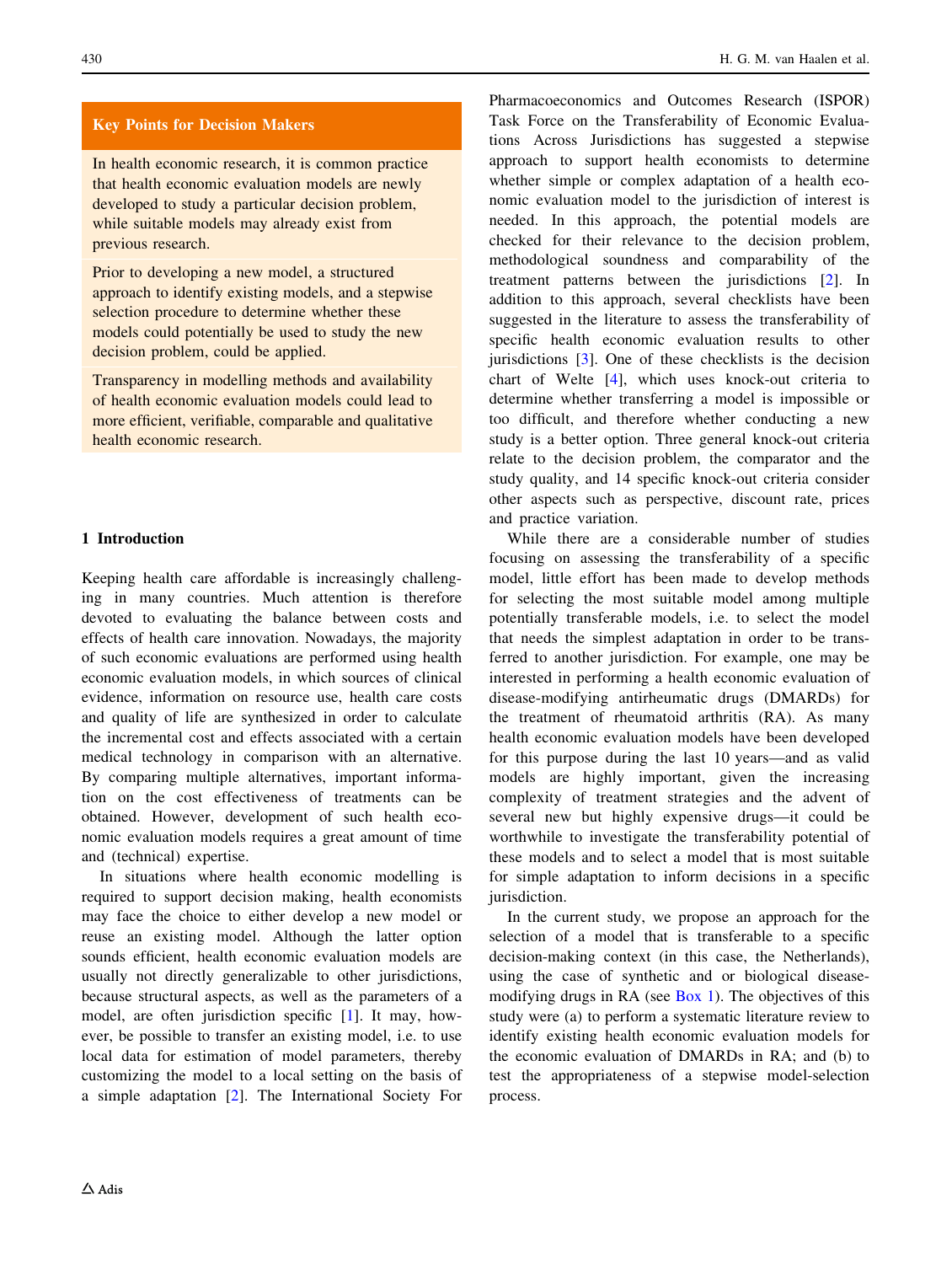## **Box 1**

## Rheumatoid Arthritis

Rheumatoid arthritis (RA) is an inflammatory joint disease, which is induced by immune intolerance. If untreated, the resulting chronic synovial inflammation causes destruction of the cartilage and erosions of the articular bony surfaces, leading to joint deformity and destruction. In Northern European countries, approximately 41 in every 100,000 people are diagnosed with RA each year, the majority of whom are female [5, 6]. Although a curative treatment is still not available for RA, a wide range of pharmacological therapies has become available in recent decades, which can suppress inflammation and even lead to remission, and can consequently prevent further loss of joint tissues and functional decline of the patients. The introduction of drugs that have all of these properties—the so-called disease modifying antirheumatic drugs (DMARDs)—has greatly improved the quality of life of people with RA, especially the biological DMARDs (bDMARDs) such as tumour necrosis factor (TNF)-a inhibitors (i.a. etanercept, infliximab, adalimumab), abatacept and rituximab [7]. However, the introduction of bDMARDs has also resulted in a steep increase of treatment costs for RA, as bDMARDs have a serious price tag [8]. This indicates the relevance of health economic evaluation in RA, as governments and other health care payers increasingly ask for justification of these prices in terms of added clinical value.

## Treatment of RA in the Netherlands

In the Netherlands, patients with RA receive specialized care by rheumatologists. In order to prevent joint damage and achieve clinical remission, treatment needs to be timely and effective, striving for low disease activity. Next to physiotherapy and exercise therapy, patients start synthetic DMARD (sDMARD) therapy (the first-line treatment is usually methotrexate) 6–12 weeks after disease onset. According to the usual 'step-up' strategy, a combination of methotrexate and a bDMARD should be considered only when a combination of two sDMARDs remains ineffective. Adalimumab, infliximab or etanercept are preferred as a second-line treatment, although tocilizumab is also used as an initial bDMARD. Beyond second-line treatment, different methotrexate/bDMARD combinations (including abatacept and rituximab) should be considered. Disease activity and progression are strictly monitored during frequent outpatient visits ( if necessary. In general, bDMARDs are discontinued if ± every 3 months), and treatment regimens are adjusted there is no clinical response after 3 months of treatment.

#### 2 Methods

## 2.1 Published Models

To identify published models for the economic evaluation of DMARDs for the treatment of RA, we systematically searched the Medline and Embase databases, as well as the National Health Service Economic Evaluation Database (NHS EED). Studies on modelling methodology and cost effectiveness published in the English language between 1 January 2002 and 31 August 2012 were identified using a range of search terms (see Appendix 1 in the Electronic Supplementary Material). Our Medline search, in a shortened version, was as follows: ((rheumat\* OR reumat\*) AND (arthrit\* OR artrit\*) AND (cost\* OR economic\* OR pharmacoeconomic\* OR (cost AND (analys\* OR benefit OR effectiveness OR utility))) AND (simulation OR model\* OR (decision AND (analys\* OR analytic))) AND (DMARD\* OR antirheumatic\* OR antireumatic\* OR biologic\* OR TNF OR necrosis factor\* OR \*alpha OR \*alfa OR gold OR auranofin OR methotrexate OR MTX OR cyclosporin OR ciclosporin OR \*penicillamine OR leflunomide OR azathioprine OR sulfasalazine OR SSZ OR \*chloroquine OR minocycline OR etanercept OR infliximab OR adalimumab OR golimumab OR certolizumab OR anakinra OR tocilizumab OR abatacept OR rituximab OR tofacitinib)). The Embase search was conducted using the same search terms as those used in Medline. In the NHS EED, we used the broad search terms 'rheumatoid' AND 'arthritis' to ensure high sensitivity of the search. References of retrieved papers and other systematic reviews were also checked to identify additional studies. Search results were exported to Reference Manager<sup>®</sup> Professional Edition Version 12 software (Thomson Reuters, New York, NY, USA), and duplicate articles were removed.

The title and abstract of all retrieved studies were independently scanned by two reviewers (HvH and JS or ATD) on the basis of the following exclusion criteria: (1) no primary data (e.g. review papers, editorials, comments); (2) no adult study population with RA; (3) no study population starting/on DMARDs; (4) no use of a model for cost-effectiveness evaluation of DMARD therapy; (5) no examination of both cost and consequences; and (6) no associated published full text. These exclusion criteria were not applied to methodological papers on the development of a health economic evaluation model for DMARDs in RA, i.e. these papers were included regardless of whether or not they reported a specific patient population or simulation results. In cases of disagreement between reviewers, both reviewers read and discussed the full text in order to reach a consensus.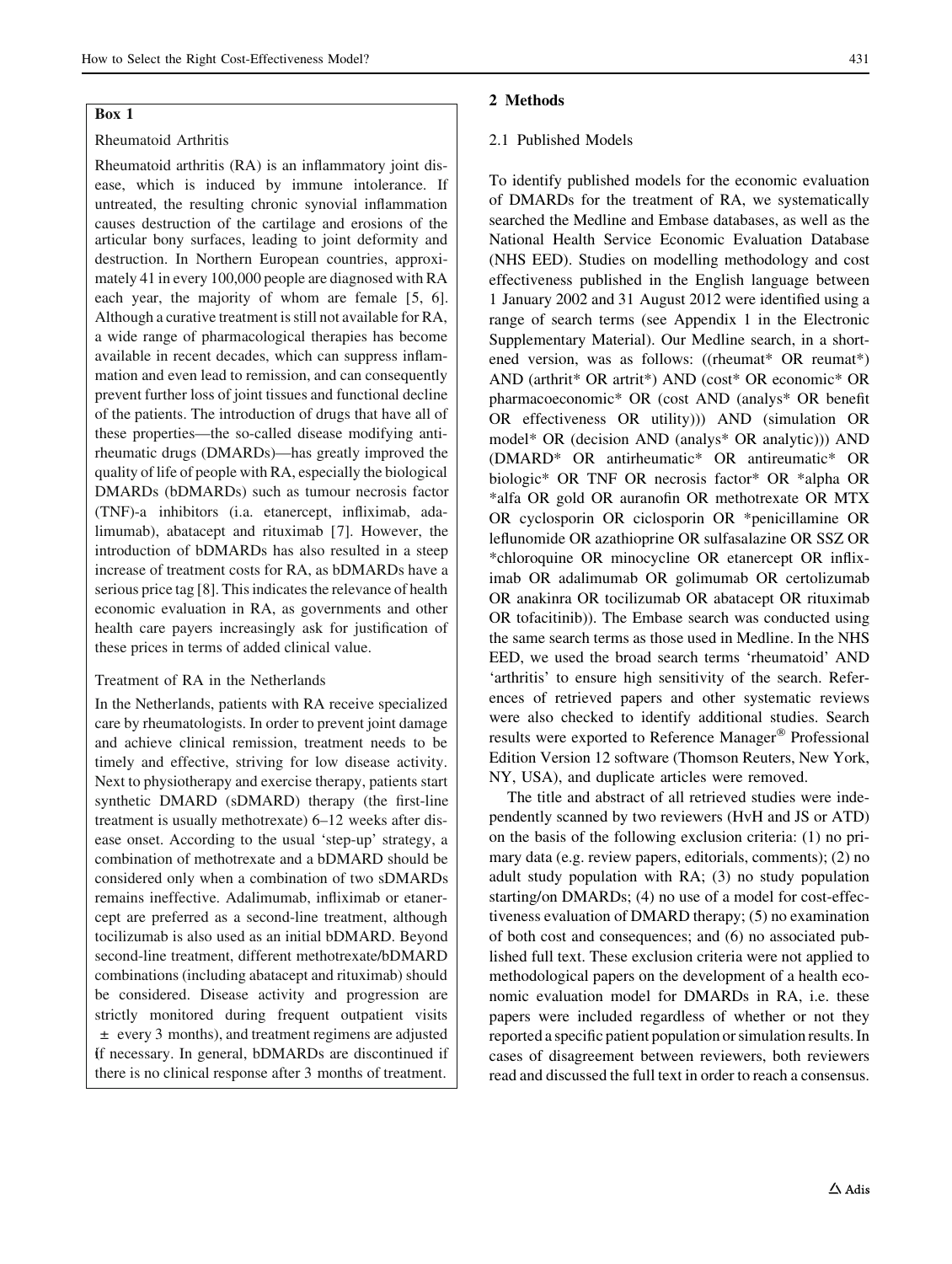After the title and abstract scan, the full texts of the included papers were reviewed by two independent authors (HvH and JS or ATD) using the same exclusion and inclusion criteria as mentioned above. In order to select a series of unique models, multiple papers based on the same model were clustered as one case. The study selection process, including assessment of exclusion and inclusion criteria, was systematically recorded in a spreadsheet and presented by a flow chart.

## 2.2 Selecting a Transferable Model

#### 2.2.1 Step 1: Which Models Are Suitable?

As the first step in determining which models are potentially suitable to be transferred, we assessed the conceptual validity of the identified models, i.e. whether the individual models adequately represented the concept of the disease and its clinical context in their modelling framework. For this purpose, it was necessary to specify a list of diseasespecific minimal methodological and structural requirements that were considered important for securing the conceptual validity of health economic evaluation models.

In the case of RA, such requirements were previously specified by the Outcome Measures in Rheumatology (OMERACT) Group, which is an international organization of clinicians, researchers, methodologists, patients and industrial partners aiming at standardizing outcomes, including economic outcomes in rheumatologic diseases [\[9](#page-11-0)]. In 2003, the OMERACT Group published a consensusbased reference case on health economic modelling methods in RA, in which several methodological topics were discussed and guidance was provided on the preferred modelling methodology for each topic if a consensus was reached [[9\]](#page-11-0). This OMERACT reference case served as a basis for our requirements. We selected those topics from

the reference case that concerned conceptual validity of health economic evaluation models and for which a clear guidance was provided.

Additional methodological guidance on modelling methods in RA was provided in later publications by Bansback et al. [\[10](#page-11-0), [11](#page-11-0)]. This guidance was considered to be supplemental to the OMERACT guidance and was therefore also adopted in our requirements. The final set of minimal methodological and structural requirements that was applied is summarized in Table 1. According to the OMERACT criteria, authors should clearly define the study population for which the model is developed, because clinical inputs, as well as the model structure, are often specific to a certain RA subpopulation, such as patients who do not respond to a synthetic DMARD (sDMARD) or a tumour necrosis factor (TNF)- $\alpha$  inhibitor [\[9\]](#page-11-0). Secondly, realistic treatment sequences should be modelled, as RA treatment in clinical practice includes a sequence of agents rather than a single agent [[9\]](#page-11-0). Although OMERACT does not state this explicitly, the authors agreed that the sequence needed to consist of consecutive specific treatments rather than applying a subsequent treatment line consisting of several pooled treatments, as the clinical response to various treatment options could be influenced by previous therapy lines, and unique treatments are more adjustable. Third, as advised by Bansback et al. [\[11](#page-11-0)], withdrawal of therapy within the model should be due to lack of efficacy or severe toxicity, rather than keeping all subjects on treatment until the end of the simulation or until a specific point in time during the simulation. Such withdrawal schemes do not reflect clinical practice and could therefore jeopardize the validity of the simulation.

Next, the models should meet the following criteria: the time horizon is at least 1 year, with the possibility to extrapolate beyond this period; mortality is accounted for in the simulation [\[9](#page-11-0)]; and QALYs are used as a measure of

Table 1 Minimal methodological and structural requirements for securing conceptual validity

| Requirements                                                                                                                                                         | Based on                                  |
|----------------------------------------------------------------------------------------------------------------------------------------------------------------------|-------------------------------------------|
| 1. A clear definition of the underlying population should be included                                                                                                | <b>OMERACT</b> [9]                        |
| 2. Realistic (and explicit) treatment sequences should be modelled, depending on the clinical setting and the baseline<br>characteristics of the patients            | OMERACT [9, 11] and<br>Bansback $[9, 11]$ |
| 3. Withdrawal due to lack of efficacy or severe toxicity should be modelled (i.e. a patient should not remain on a<br>specific drug until the end of the simulation) | Bansback [11]                             |
| 4. Models should include at least a 1-year time horizon, with the possibility to extrapolate beyond this period                                                      | <b>OMERACT</b> [9]                        |
| 5. The risk of mortality should be included                                                                                                                          | <b>OMERACT</b> [9]                        |
| 6. QALYs should be reported in combination with disease-specific outcome measures (e.g. ACR20, improvement in<br>DAS or HAO score)                                   | <b>OMERACT</b> [9]                        |
| 7. Clinical response should be defined using absolute health outcomes (DAS or HAQ score) rather than relative<br>health outcomes (ACR response)                      | Bansback [10]                             |

ACR American College of Rheumatology, DAS Disease Activity Score, HAQ Health Assessment Questionnaire, OMERACT Outcome Measures in Rheumatology, QALY quality-adjusted life-year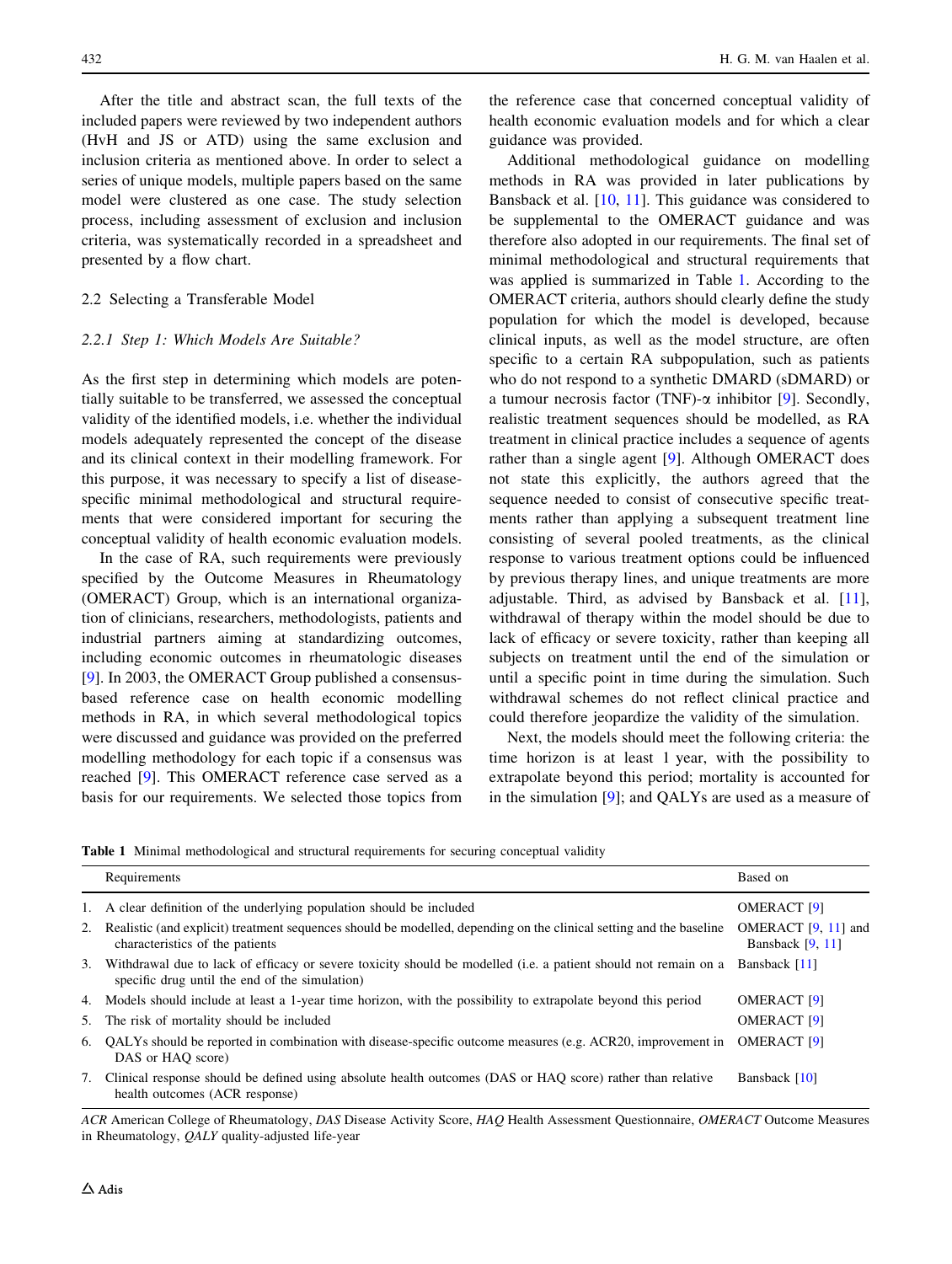effectiveness to enable comparisons of cost-effectiveness outcomes across therapeutic areas [\[9](#page-11-0)].

Finally, it was required that progression through the model is induced by absolute changes in the subject's disease status—using, for example, the Health Assessment Questionnaire (HAQ) score or the Disease Activity Score  $(DAS)^1$  [\[10](#page-11-0)]. On this line, American College of Rheumatology (ACR) responses are considered unsuitable to define transition probabilities, as in clinical practice, (dis)continuation decisions are unlikely to be informed by ACR response and such models are therefore unlikely to reflect reality [[10\]](#page-11-0). Also subjects' disease status within the model, which informs estimates of resource utilization (costs) and utilities, should not be defined by ACR response status, as this reflects a relative improvement rather than the actual disease status of a patient [[10\]](#page-11-0).

Positive assessment based on full information on each criterion was required for selection of a model. Thus, if a model did not meet all criteria, it was excluded. Model selection was performed by one reviewer (HvH), and exclusion of models was verified by a second reviewer (JS).

## 2.2.2 Step 2: Which Models Fit?

Next, we specified a list of criteria to assess the model fit, thereby evaluating whether the model structure is appropriate in the context of a particular health care setting. The Dutch health care setting was used as an illustrative case. These criteria were based on the 'specific knock-out criteria' proposed by Welte et al. [\[4](#page-11-0)]. We distinguished between specific knock-out criteria that concerned parameter or structural uncertainty within a model. Parameter uncertainty relates to the uncertainty surrounding the input data and probabilities that govern the outcomes because of, for example, multiple (conflicting) studies, lack of internal or external validity of the study data, or lack of data [\[12](#page-11-0)]. Structural uncertainty is present when there is uncertainty about the functional form of the model, i.e. whether the model adequately reflects reality surrounding the decision problem. Generally, in the presence of structural uncertainty, one cannot be certain that the produced results are valid, even if the true values of all input parameters are known [[12\]](#page-11-0).

We defined performing a 'simple' adaptation of a health economic evaluation model as minimizing the parameter uncertainty by adapting those input values that are subject to bias when transferring the model. In this regard, when

Table 2 Categorization of Welte's transferability factors

| Transferability factors                               | Parameter<br>uncertainty | Structural<br>uncertainty |
|-------------------------------------------------------|--------------------------|---------------------------|
| Perspective                                           |                          |                           |
| Discount rate                                         |                          |                           |
| Medical cost approach                                 | ✔                        |                           |
| Productivity cost approach                            | V                        |                           |
| Absolute and relative prices                          | V                        |                           |
| Practice variation                                    | ✓                        |                           |
| Technology availability                               | ✔                        |                           |
| Disease incidence/prevalence                          | ✓                        |                           |
| Case mix                                              | ✔                        |                           |
| Life expectancy                                       |                          |                           |
| Health status preferences                             | V                        |                           |
| Acceptance, compliance and<br>incentives for patients | ✔                        |                           |
| Productivity and absenteeism                          |                          |                           |
| Disease spread                                        |                          |                           |

 $\checkmark$  uncertainty applicable, – uncertainty not applicable

selecting a model, there seems to be no need for exclusion of a model on the basis of parameter uncertainty, as this can be addressed during the simple adaptation process. In general, it is more difficult to adapt structural uncertainty, as this often requires technical amendments to the model. Therefore, selecting a model with limited structural uncertainty would facilitate a simple model adaptation.

On the basis of this theory, we assessed which of Welte's specific knock-out criteria related to parameter uncertainty and which related to structural uncertainty within a model. The result of this assessment is presented in Table 2 (see Appendix 2 in the Electronic Supplementary Material for the rationale). Next, studies were excluded merely on the basis of the criteria that concerned structural uncertainty.

#### 2.2.3 Step 3: Which Model Is Best?

In order to know which of the eligible models has the highest quality, models that passed step 2 were additionally assessed on general methodological quality, on the basis of the Philips checklist [\[13](#page-11-0)]. Using the Philips checklist, the models are, among other criteria, evaluated on the substantiation of the applied methodology, the model functionality, the mathematical logic and the external validity. To our knowledge, the Philips checklist is a very suitable general quality checklist for health economic modelling studies, although minor overlap between the Philips criteria and the minimal methodological and structural requirements is present (e.g. criteria S7 and S8). As the Philips criteria can be applied to all health economic evaluation studies regardless of disease area, the criteria are

 $\frac{1}{1}$  Some models use survival statistics based on observational data to predict the subjects' time on treatment. We also considered this a suitable approach for modelling health state transitions (i.e. treatment discontinuation).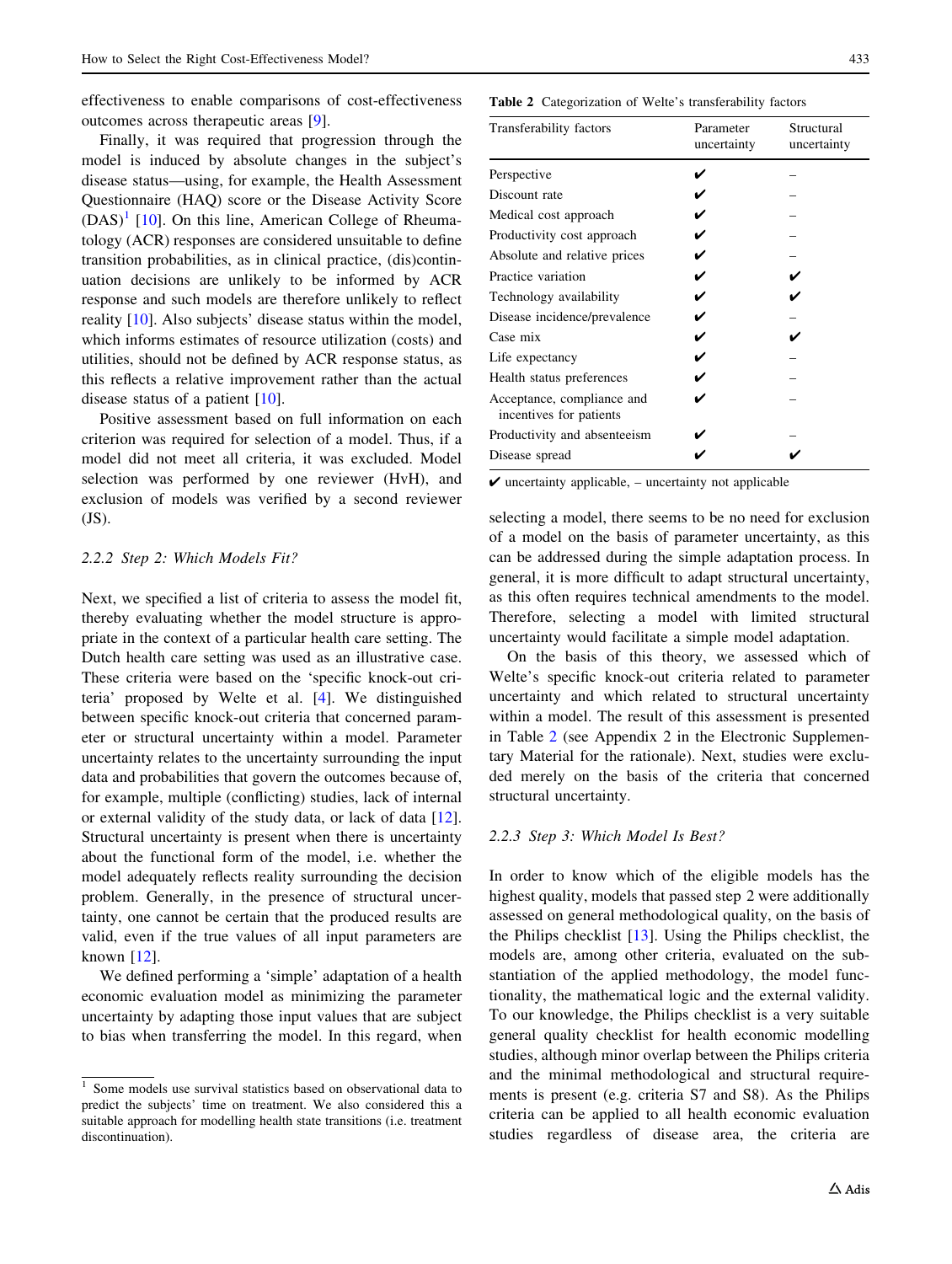formulated in general terms—for example, 'is the time horizon of the model sufficient  $(...)?$  [\[13](#page-11-0)]. What time horizon is sufficient in the case of RA has been defined by OMERACT and is reflected in the minimal methodological and structural requirements. Thus, models that have passed the minimal methodological and structural requirements will, by definition, pass the overlapping Philips criteria as well.

## 3 Results

## 3.1 Published Models

The systematic literature search identified 498 articles, of which 55 articles were initially selected for full-text review after the title and abstract scan (Fig. 1). After review of the full texts, eight articles were additionally excluded either because they appeared to be abstracts (2) or duplicates (3), or because no model was used (2). One full paper could not be retrieved  $[14]$  $[14]$ . Two papers were added to the list as a result of additional reference screening. This resulted in 49 included papers, from which 33 unique health economic evaluation models were identified (as some papers concerned the same model). The defined model clusters are presented in Table [3.](#page-6-0)

## 3.2 Selecting a Transferable Model

## 3.2.1 Step 1: Which Models Are Suitable?

Out of the 33 unique models, only six models passed the minimal methodological and structural requirements [[17,](#page-12-0) [24](#page-12-0), [29](#page-12-0), [38](#page-12-0), [39,](#page-12-0) [54\]](#page-13-0). Ten models did not pass the requirement on treatment sequence and/or withdrawal; these



models assumed either treatment discontinuation at a fixed point in time [[32,](#page-12-0) [62](#page-13-0)], no subsequent treatment [[25,](#page-12-0) [26](#page-12-0)], switching to a single DMARD therapy for the remainder of the time horizon after treatment discontinuation (i.e. not a realistic treatment sequence) [\[42](#page-12-0), [44](#page-12-0), [55,](#page-13-0) [58](#page-13-0)] or a subsequent therapy line consisting of 'pooled' therapies, which were non-explicit [\[32](#page-12-0), [50\]](#page-13-0). Three models did not include the possibility to extrapolate beyond a time horizon of 1 year [\[25](#page-12-0), [26](#page-12-0), [37](#page-12-0)], whereas 12 models did not simulate the mortality of the patients [\[16](#page-12-0), [25](#page-12-0), [26](#page-12-0), [41](#page-12-0), [45](#page-12-0)[–48](#page-13-0), [51](#page-13-0), [53](#page-13-0), [59](#page-13-0)]. Six models did not report quality-adjusted life-years (QALYs) as an outcome [\[16](#page-12-0), [26](#page-12-0), [45](#page-12-0)–[47,](#page-12-0) [51\]](#page-13-0) and, finally, 15 models did not use absolute health outcomes to define health states or to define transitions through the model [[15,](#page-12-0) [23](#page-12-0), [25](#page-12-0)–[28,](#page-12-0) [30,](#page-12-0) [31,](#page-12-0) [41,](#page-12-0) [43,](#page-12-0) [44](#page-12-0), [48](#page-13-0), [49](#page-13-0), [52](#page-13-0), [53](#page-13-0)]. Thirteen models were excluded because they did not meet multiple requirements, leaving six models with adequate conceptual validity to pass through to the next step.

#### 3.2.2 Step 2: Which Models Fit?

The models by Kobelt et al. in 2011 [[38\]](#page-12-0) and Finckh et al. [\[29](#page-12-0)] were excluded on the basis of the specific knock-out criteria. Potential case-mix bias (due to differences in patient populations and therefore possible differences in treatment responses [[4\]](#page-11-0)) can be avoided when transferring these models through adaptation of the parameter inputs. However, the cycle length of 6 months used in both models could introduce practice variation bias when transferring them because in the Netherlands, the follow-up interval is generally 3 months, and so a cycle length of 3 months would have been more appropriate [\[29](#page-12-0), [38\]](#page-12-0).

Brennan et al. [\[24](#page-12-0)] used observational data from the British Society for Rheumatology Biologics Registry (BSRBR) to construct regression models for prediction of the European League Against Rheumatism (EULAR) response (a measure of treatment effect), impact on health utility, time on treatment and hospital stay on the basis of various patient and disease characteristics. Lindgren et al. [\[39](#page-12-0)] and Kobelt et al. [[40\]](#page-12-0) used a similar approach in their models (referred to as the 'Lindgren cluster'), in which they used data from the Southern Swedish Arthritis Treatment Group (SSATG) Register to predict time on treatment, time to treatment re-initiation and HAQ progression. Although the model predictions can be adjusted for important covariates, bias could be introduced in the transferred model if the population and clinical practice characteristics underlying the models for UK and Sweden differ from those for the Netherlands. For those simulated results that are deemed not comparable between the jurisdictions, new data analysis and adjustment of the prediction models, using Dutch-specific observational data, are nec-Fig. 1 Flow diagram of search results essary to avoid uncertainty due to case-mix and practice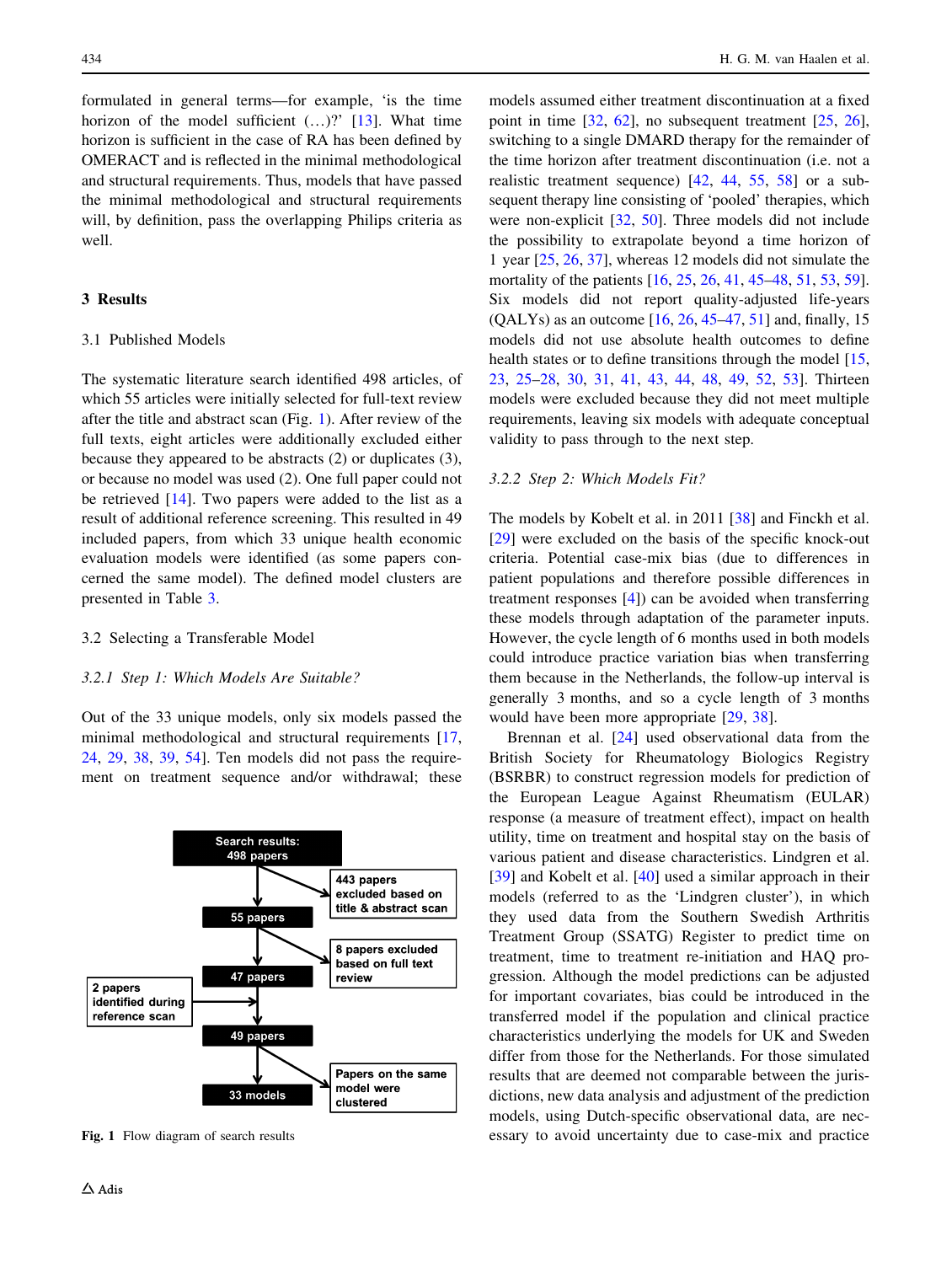<span id="page-6-0"></span>How to Select the Right Cost-Effectiveness Model? 435

|  |  |  |  |  |  | <b>Table 3</b> Results of applying the general knock-out criteria |  |
|--|--|--|--|--|--|-------------------------------------------------------------------|--|
|--|--|--|--|--|--|-------------------------------------------------------------------|--|

| Author/model            | Year      | Reference Country |               | Minimal methodological and structural requirements |                 |                                |                          |                          |                          |                      |
|-------------------------|-----------|-------------------|---------------|----------------------------------------------------|-----------------|--------------------------------|--------------------------|--------------------------|--------------------------|----------------------|
| cluster                 |           |                   |               |                                                    |                 | Population Sequence Withdrawal | Time<br>horizon          | Mortality                | QALYs                    | Absolute<br>outcomes |
| Bansback                | 2005      | $[15]$            | Sweden        | V                                                  | V               | V                              | V                        | V                        | V                        |                      |
| Beresniak               | 2011      | $[16]$            | Spain         | V                                                  | V               | V                              | V                        |                          |                          | V                    |
| <b>BRAM</b> cluster     | 2002-2011 | $[17 - 22]$       | UK            | V                                                  | V               | V                              | V                        | V                        | V                        | V                    |
| <b>Brennan</b>          | 2004      | $[23]$            | UK            | V                                                  | V               | V                              | V                        | V                        | V                        |                      |
| <b>Brennan</b>          | 2007      | $[24]$            | UK            | V                                                  | V               | V                              | V                        | V                        | V                        | V                    |
| Chiou                   | 2004      | $[25]$            | US            |                                                    |                 |                                |                          |                          | V                        |                      |
| Choi                    | 2002      | $[26]$            | US            | ✓                                                  | $\qquad \qquad$ |                                | $\overline{\phantom{0}}$ |                          |                          |                      |
| Davies                  | 2009      | $[27]$            | $_{\rm US}$   | V                                                  | V               | V                              | V                        | $\checkmark$             | V                        |                      |
| Diamantopoulos          | 2012      | $[28]$            | Italy         | V                                                  | V               | V                              | V                        |                          | V                        | -                    |
| Finckh                  | 2009      | $[29]$            | <b>US</b>     | V                                                  | V               | V                              | V                        | V                        | V                        | V                    |
| Hallinen                | 2010      | $[30]$            | Finland       | V                                                  | V               | V                              | V                        | V                        | V                        |                      |
| Kielhorn                | 2008      | $[31]$            | UK            | V                                                  | V               | V                              | V                        | V                        | V                        |                      |
| Kobelt cluster          | 2002-2010 | $[32 - 37]$       | Sweden and UK | $\checkmark$                                       |                 |                                | V                        | V                        | V                        | V                    |
| Kobelt                  | 2011      | $[38]$            | Sweden        | V                                                  | V               | V                              | V                        | V                        | V                        | V                    |
| Lindgren cluster        | 2009      | [39, 40]          | Sweden        | $\checkmark$                                       | V               | V                              | V                        | V                        | V                        | V                    |
| Maetzel                 | 2002      | $[41]$            | Canada        | V                                                  | V               | V                              | V                        |                          | V                        |                      |
| Marra                   | 2007      | $[42]$            | Canada        | V                                                  |                 |                                | V                        | V                        | V                        | ✓                    |
| Merkesdal               | 2010      | $[43]$            | Germany       | V                                                  | V               | V                              | V                        | V                        | V                        |                      |
| Nguyen                  | 2012      | $[44]$            | <b>US</b>     | V                                                  |                 | V                              | V                        | V                        | V                        |                      |
| Puolakka                | 2012      | $[45]$            | Finland       | V                                                  | V               | V                              | V                        | $\overline{\phantom{0}}$ | $\overline{\phantom{0}}$ | V                    |
| Russell                 | 2009      | $[46]$            | Canada        | V                                                  | V               | V                              | V                        | Ē,                       | $\overline{\phantom{0}}$ | V                    |
| Saraux                  | 2010      | $[47]$            | France        | V                                                  | V               | V                              | V                        |                          | -                        | V                    |
| Schadlich               | 2005      | $[48]$            | Germany       | V                                                  | V               | V                              | V                        | -                        | V                        |                      |
| Soini                   | 2012      | $[49]$            | Finland       | V                                                  | V               | V                              | V                        | V                        | V                        |                      |
| Spalding                | 2006      | $[50]$            | US            | V                                                  |                 | V                              | V                        | V                        | V                        | V                    |
| Suka                    | 2004      | [51]              | Japan         | V                                                  | -               |                                |                          |                          |                          | V                    |
| Tanno                   | 2006      | $[52]$            | Japan         | V                                                  | V               | V                              | V                        | V                        | V                        |                      |
| Tosh                    | 2011      | $[53]$            | UK            | V                                                  | V               | V                              | V                        | -                        | V                        |                      |
| Tosh-Sheffield<br>model | 2011      | $[54]$            | UK            | V                                                  | V               | $\boldsymbol{\nu}^{\rm a}$     | ✓                        | V                        | V                        | V                    |
| Vera-Llonch<br>cluster  | 2008-2010 | $[55 - 57]$       | US            |                                                    |                 |                                | V                        | V                        | V                        |                      |
| Wailoo                  | 2008      | $[58]$            | US            | V                                                  |                 |                                | V                        | V                        |                          |                      |
| Welsing cluster         | 2004-2011 | $[59 - 61]$       | Netherlands   | V                                                  | V               |                                | V                        |                          | V                        |                      |
| Wong cluster            | 2002-2005 | [62, 63]          | US and UK     | V                                                  | V               |                                | V                        | V                        | V                        | V                    |

BRAM Birmingham Rheumatoid Arthritis Model, QALY quality-adjusted life-year,  $\vee$  requirement met, – requirement not met

<sup>a</sup> Not all required information is mentioned in the referred paper. From other papers that have used/adapted the Sheffield model, we understand that all criteria can theoretically be fulfilled [[15](#page-12-0), [23,](#page-12-0) [39](#page-12-0), [47](#page-12-0)]. However, these models were regarded as unsuitable for clustering, as each model contains different structural adaptations

variation. The adjustment of these models can be regarded as a simple adaptation, and therefore these models are not excluded.

The Birmingham Rheumatoid Arthritis Model (BRAM) was developed for the purpose of a multiple technology appraisal program, commissioned by the National Institute for Health and Care Excellence (NICE), and was designed to be flexible in changing interventions and treatment sequences in RA [\[18](#page-12-0)]. The individual sampling model was populated with UK data, but these can be replaced by local data. In addition, the model has an option to specify stages of early withdrawal, thereby enabling treatment discontinuation within a certain number of weeks of treatment in accordance with local clinical practice. It seems therefore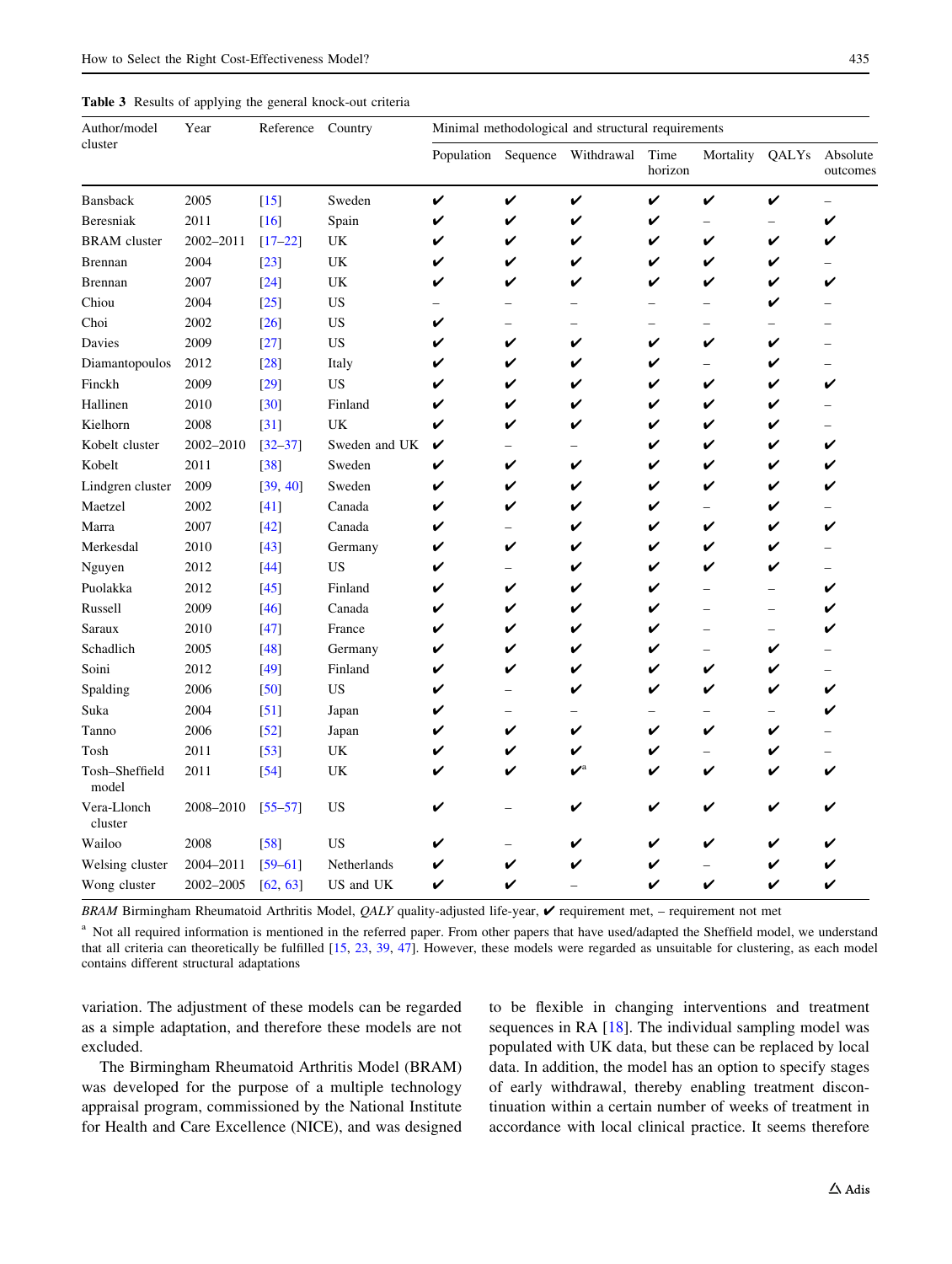that the risk of case-mix or practice variation bias after a simple adaptation procedure is limited with this model.

Like the BRAM, the Sheffield model is a model that has been adapted several times and used for various research purposes over the years [\[54](#page-13-0)]. Some of the models included in this review—for example, the model by Brennan et al. [\[24](#page-12-0)]—are descendants of the Sheffield model but, as a result of different structural adaptations, the modelling methods have diverged, making these models not identical and therefore difficult to cluster. The general Sheffield model, as described by Tosh et al. [\[54](#page-13-0)], is flexible in terms of evaluating different patient populations and is able to utilize a wide range of data types. On the basis of this flexibility and the key inputs that are required by the model (initial effectiveness, HAQ progression while on treatment and length of treatment), it seems that the model is sufficiently adaptable to prevent case-mix or practice variation bias in the transferred model. However, the general model structure has been described very briefly, and therefore it is difficult to assess the complexity of the adaptation process.

The specific knock-out criterion 'technology availability' was not considered a risk for structural bias when transferring any of the models. The therapeutic technologies of interest in this case (in the treatment of RA) mainly concern drugs and medical personnel, which are not expected to differ much between the UK/Sweden and the Netherlands. The criterion 'disease spread' was not applicable to the case of RA and was therefore not considered. The result of the assessment is presented in Table 4.

#### 3.2.3 Step 3: Which Model Is Best?

The BRAM, as well as the model by Brennan, appeared to have the highest quality according to the Philips checklist (Table [5\)](#page-8-0). However, many criteria focused on the reports of the study and the model inputs, rather than the model structure. As model inputs are adaptable, the criteria

Table 4 Results of applying the specific knock-out criteria

| Model                       | Specific knock-out criteria |                            |             |  |  |  |  |
|-----------------------------|-----------------------------|----------------------------|-------------|--|--|--|--|
|                             | Practice<br>variation       | Technology<br>availability | Case<br>mix |  |  |  |  |
| BRAM cluster [17-22]        | Good fit                    | Good fit                   | Good fit    |  |  |  |  |
| Brennan [24]                | Good fit                    | Good fit                   | Good fit    |  |  |  |  |
| Finckh $[29]$               | Imperfect fit               | Good fit                   | Good fit    |  |  |  |  |
| Kobelt [38]                 | Imperfect fit               | Good fit                   | Good fit    |  |  |  |  |
| Lindgren cluster $[39, 40]$ | Good fit                    | Good fit                   | Good fit    |  |  |  |  |
| Tosh-Sheffield model [54]   | Good fit                    | Good fit                   | Good fit    |  |  |  |  |

The criterion 'disease spread' was left out of the table, as this is not applicable for rheumatoid arthritis models

BRAM Birmingham Rheumatoid Arthritis Model

looking at the model structure may be considered more relevant. Looking more specifically at the criteria of the model structure, all four remaining models were considered of good quality and suitable for simple adaptation [\[18](#page-12-0), [24,](#page-12-0) [39](#page-12-0), [54\]](#page-13-0).

The choice of one of the models may eventually depend on specific model characteristics, data availability and user preferences. A comparison of modelling methods in more detail may consolidate the choice. The basic structures of the four suitable models are relatively similar; they are all individual sampling models consisting of multiple treatment lines; they use HAQ progression as the clinical outcome, they define treatment switching on the basis of the time on treatment or time to an event, and they link the quality of life to HAQ scores. However, differences are also present. For example, only the model by Lindgren et al. includes DAS in addition to HAQ scores to define its health states. The models by Lindgren et al. and Brennan et al. are based on data from observational studies, whereas the BRAM and Sheffield models are based on data derived from clinical trials. Brennan et al. include only direct costs related to treatment, whereas the other models also include costs of resource use linked to disease severity. Both Lindgren et al. and the BRAM model apply mortality rates on the basis of disease severity, while the other models apply standard life tables. In the Netherlands, DAS, next to HAQ scores, is considered to be a relevant outcome measure, and patient-level observational data on these outcomes and on quality of life (QoL) outcomes are available. Therefore, the model by Lindgren et al. seems to be a good choice for the Netherlands.

## 4 Discussion

In this study, we performed a stepwise process for the selection of a health economic evaluation model that is suitable for simple adaptation. We found that six models fulfilled the pre-specified minimal methodological and structural requirements, of which four models seemed to have the best fit with the Dutch health care setting, and all four were of good quality. These models were therefore regarded as suitable to transfer by a simple adaptation.

To our knowledge, no examples of similar model selection exercises are available in the literature. Although it is common practice that health economic evaluation models are newly developed for specific decision problems, there are also many examples of models that have been adapted and re-used for multiple purposes within multiple countries. Often this occurred within research groups who developed a model and used this model multiple times to answer different research questions (such as the studies performed by Kobelt et al. [[32–37\]](#page-12-0)). Apart from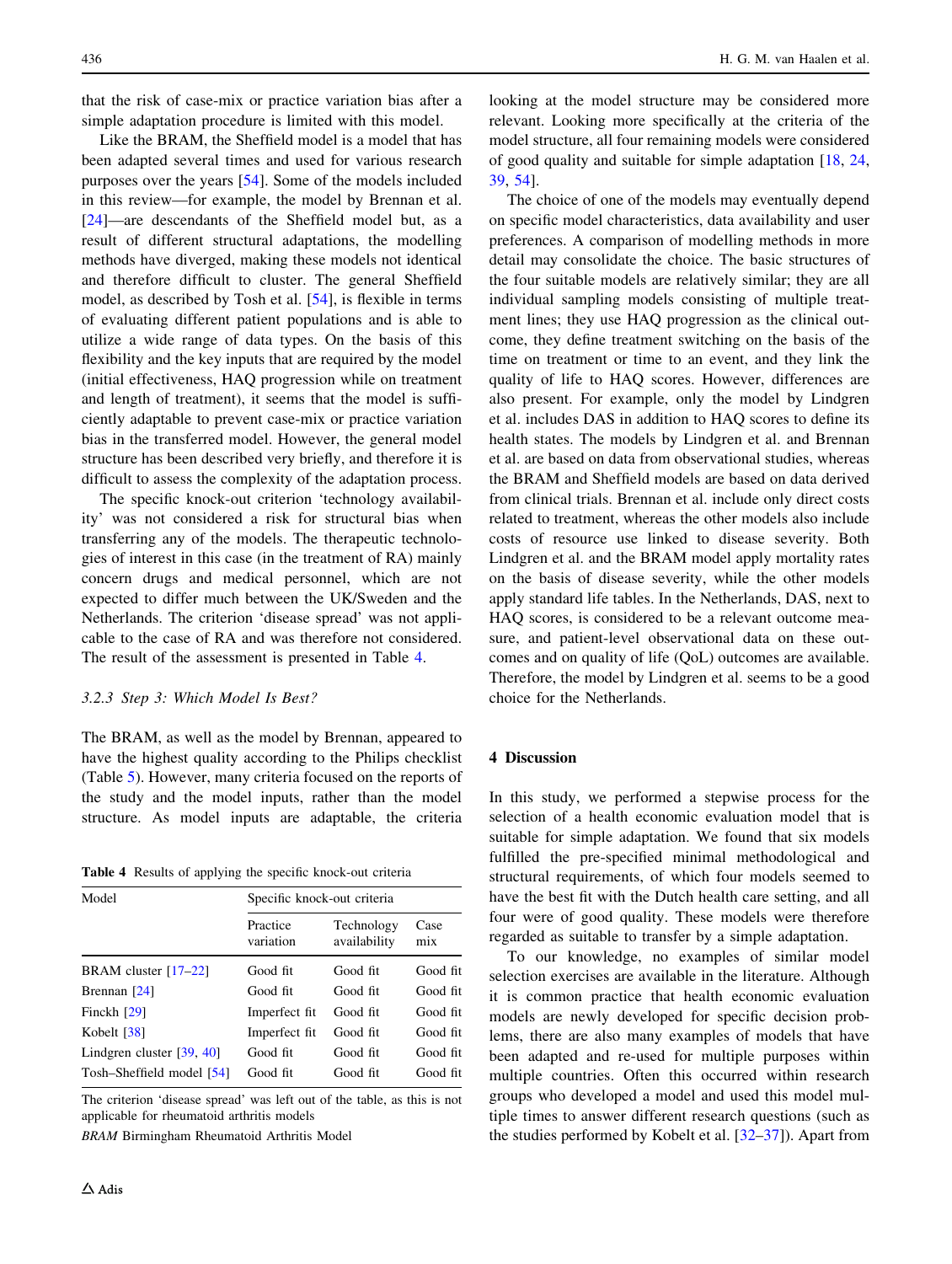# <span id="page-8-0"></span>Table 5 Results of applying the Philips quality checklist

|                  | Philips criteria                                                                                                                                                                                 | <b>BRAM</b> <sup>a</sup><br>$[17 - 22]$ | <b>Brennan</b><br>$[24]$ | Lindgren<br>[39, 40] | Sheffield<br>[54] |
|------------------|--------------------------------------------------------------------------------------------------------------------------------------------------------------------------------------------------|-----------------------------------------|--------------------------|----------------------|-------------------|
| <b>Structure</b> |                                                                                                                                                                                                  |                                         |                          |                      |                   |
| S1               | Is there a clear statement of the decision problem?                                                                                                                                              | Yes                                     | Yes                      | Yes                  | NA.               |
|                  | Is the objective specified and consistent with the stated decision problem?                                                                                                                      | Yes                                     | Yes                      | Yes                  | NA                |
|                  | Is the primary decision maker specified?                                                                                                                                                         | Yes                                     | Yes                      | No                   | NA.               |
| S <sub>2</sub>   | Is the perspective of the model stated clearly?                                                                                                                                                  | Yes                                     | Yes                      | Yes                  | NA                |
|                  | Are the model inputs consistent with the stated perspective?                                                                                                                                     | Yes                                     | Yes                      | Yes                  | NA                |
|                  | Has the scope of the model been stated and justified?                                                                                                                                            | Yes                                     | Yes                      | Yes                  | NA                |
|                  | Are the outcomes of the model consistent with the perspective, scope and overall<br>objective of the model?                                                                                      | Yes                                     | Yes                      | Yes                  | NA.               |
| S3               | Has the evidence regarding the model structure been described?                                                                                                                                   | Yes                                     | Yes                      | Yes                  | Yes               |
|                  | Are the sources of data used to develop the structure of the model specified?                                                                                                                    | No                                      | No                       | No                   | No                |
|                  | Are the causal relationships described by the model structure justified appropriately?                                                                                                           | Yes                                     | Yes                      | Yes                  | Yes               |
| S4               | Are the structural assumptions transparent and justified?                                                                                                                                        | Yes                                     | Yes                      | Yes                  | Yes/No            |
|                  | Are the structural assumptions reasonable given the overall objective, perspective and<br>scope of the model?                                                                                    | Yes                                     | Yes                      | Yes                  | Yes               |
| S5               | Is there a clear definition of the options under evaluation?                                                                                                                                     | Yes                                     | Yes                      | Yes                  | NA                |
|                  | Have all feasible and practical options been evaluated?                                                                                                                                          | Yes                                     | Yes                      | Yes                  | NA                |
|                  | Is there justification for the exclusion of feasible options?                                                                                                                                    | NA                                      | <b>NA</b>                | <b>NA</b>            | NA.               |
| S6               | Is the chosen model type appropriate given the decision problem and specified causal<br>relationships within the model?                                                                          | Yes                                     | Yes                      | Yes                  | Yes               |
| S7               | Is the time horizon of the model sufficient to reflect all important differences between<br>options?                                                                                             | Yes                                     | Yes                      | Yes                  | Yes               |
|                  | Is the time horizon of the model, the duration of treatment and the duration of treatment<br>effect described and justified?                                                                     | Yes                                     | Yes                      | Yes                  | Yes               |
| S8               | Do the disease states (state transition model) or the pathways (decision tree model)<br>reflect the underlying biological process of the disease in question and the impact of<br>interventions? | Yes                                     | Yes                      | Yes                  | Yes               |
| S <sub>9</sub>   | Is the cycle length defined and justified in terms of the natural history of disease?                                                                                                            | NA                                      | <b>NA</b>                | NA                   | NA.               |
| Data             |                                                                                                                                                                                                  |                                         |                          |                      |                   |
| D1               | Are the data identification methods transparent and appropriate given the objectives of<br>the model?                                                                                            | Yes                                     | Yes                      | Yes                  | NA                |
|                  | Where choices have been made between data sources, are these justified appropriately?                                                                                                            | Yes                                     | Yes                      | Yes                  | NA                |
|                  | Has particular attention been paid to identifying data for the important parameters in the Yes<br>model?                                                                                         |                                         | Yes                      | Yes                  | NA.               |
|                  | Has the process of selecting key parameters been justified and systematic methods used Yes<br>to identify the most appropriate data?                                                             |                                         | Yes                      | Yes                  | <b>NA</b>         |
|                  | Has the quality of the data been assessed appropriately?                                                                                                                                         | Yes                                     | Yes                      | Yes                  | <b>NA</b>         |
|                  | Where expert opinion has been used, are the methods described and justified?                                                                                                                     | <b>NA</b>                               | <b>NA</b>                | NA                   | <b>NA</b>         |
| D <sub>2</sub>   | Is the pre-model data analysis methodology based on justifiable statistical and<br>epidemiological techniques?                                                                                   | Yes                                     | Yes                      | Yes/No               | NA.               |
| D2a              | Is the choice of baseline data described and justified?                                                                                                                                          | Yes                                     | Yes                      | Yes                  | NA                |
|                  | Are transition probabilities calculated appropriately?                                                                                                                                           | Yes                                     | Yes                      | Yes                  | NA                |
|                  | Has a half cycle correction been applied to both cost and outcome?                                                                                                                               | <b>NA</b>                               | <b>NA</b>                | <b>NA</b>            | NA                |
|                  | If not, has this omission been justified?                                                                                                                                                        | <b>NA</b>                               | <b>NA</b>                | <b>NA</b>            | NA                |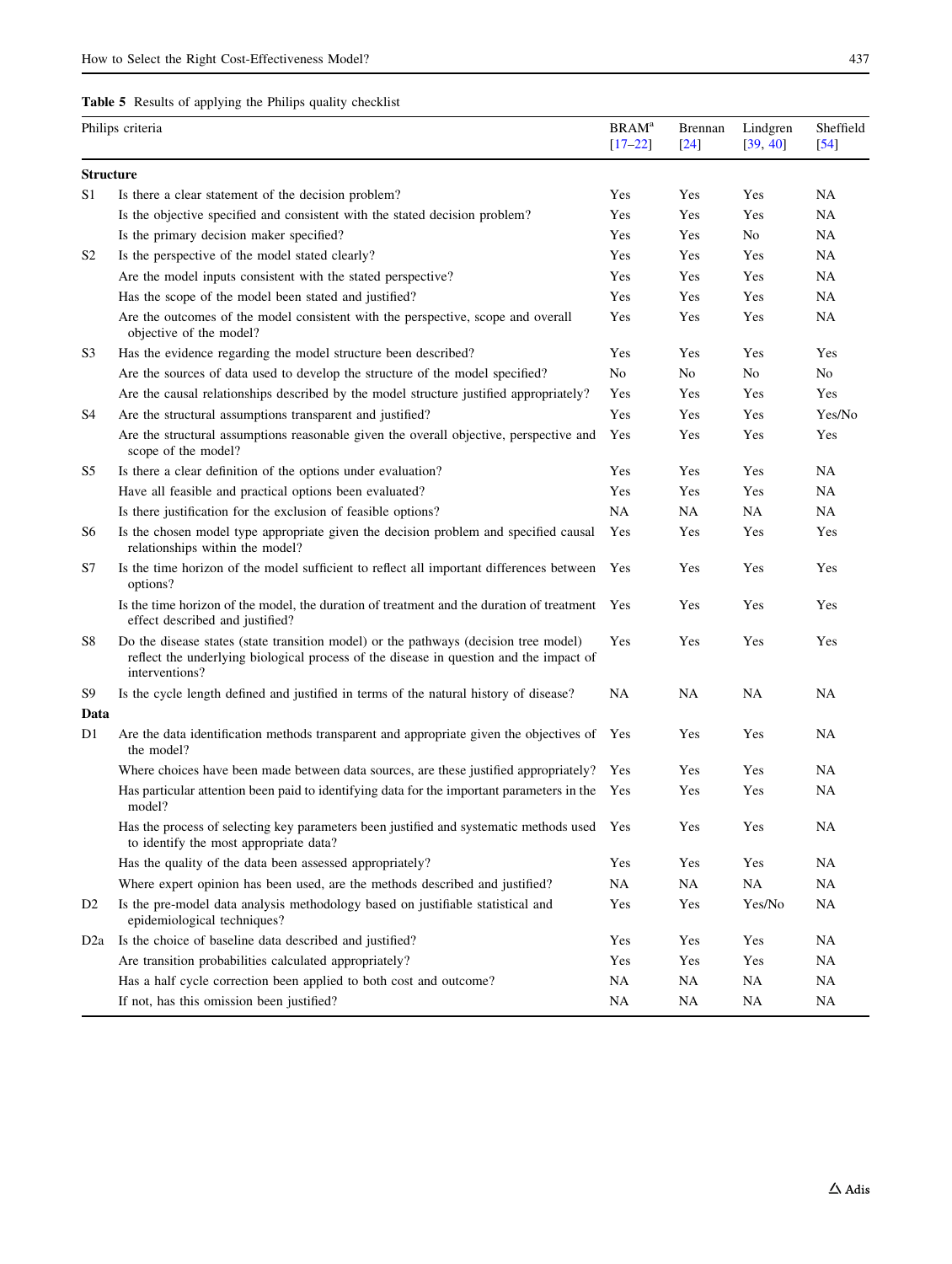# Table 5 continued

|                | Philips criteria                                                                                                                                | <b>BRAM</b> <sup>a</sup><br>$[17 - 22]$ | <b>Brennan</b><br>$\lceil 24 \rceil$ | Lindgren<br>[39, 40] | Sheffield<br>$\sqrt{54}$ |
|----------------|-------------------------------------------------------------------------------------------------------------------------------------------------|-----------------------------------------|--------------------------------------|----------------------|--------------------------|
| D2b            | If relative treatment effects have been derived from trial data, have they been<br>synthesized using appropriate techniques?                    | Yes/No                                  | Yes                                  | Yes/No               | NA                       |
|                | Have the methods and assumptions used to extrapolate short-term results to final<br>outcomes been documented and justified?                     | Yes                                     | Yes                                  | Yes                  | Yes                      |
|                | Have alternative extrapolation assumptions been explored through sensitivity analysis?                                                          | Yes                                     | Yes                                  | Yes/No               | NA                       |
|                | Have assumptions regarding the continuing effect of treatment once treatment is<br>complete been documented and justified?                      | Yes                                     | Yes                                  | Yes                  | Yes                      |
|                | Have alternative assumptions regarding the continuing effect of treatment been<br>explored through sensitivity analysis?                        | N <sub>0</sub>                          | Yes                                  | Yes                  | NA                       |
| D2c            | Are the utilities incorporated into the model appropriate?                                                                                      | Yes                                     | Yes                                  | Yes                  | NA                       |
|                | Is the source for the utility weights referenced?                                                                                               | Yes                                     | Yes                                  | Yes                  | NA                       |
|                | Are the methods of derivation for the utility weights justified?                                                                                | Yes                                     | Yes                                  | Yes                  | NA                       |
| D <sub>3</sub> | Have all data incorporated into the model been described and referenced in sufficient<br>detail?                                                | Yes                                     | Yes/No                               | N <sub>0</sub>       | <b>NA</b>                |
|                | Has the use of mutually inconsistent data been justified (i.e. are assumptions and<br>choices appropriate?)                                     | <b>NA</b>                               | NA                                   | Yes/No               | NA                       |
|                | Is the process of data incorporation transparent?                                                                                               | Yes                                     | Yes                                  | Yes                  | <b>NA</b>                |
|                | If data have been incorporated as distributions, has the choice of distribution for each<br>parameter been described and justified?             | Yes/No                                  | No                                   | No                   | NA                       |
|                | If data have been incorporated as distributions, is it clear that second-order uncertainty<br>is reflected?                                     | Yes                                     | Yes                                  | Yes                  | <b>NA</b>                |
| D4             | Have the four principal types of uncertainty been addressed?                                                                                    | Yes                                     | Yes                                  | Yes                  | NA                       |
|                | If not, has the omission of particular forms of uncertainty been justified?                                                                     | NA                                      | <b>NA</b>                            | <b>NA</b>            | NA                       |
|                | D4a Have methodological uncertainties been addressed by running alternative versions of<br>the model with different methodological assumptions? | Yes                                     | Yes                                  | Yes                  | NA                       |
| D4b            | Is there evidence that structural uncertainties have been addressed via sensitivity<br>analysis?                                                | Yes                                     | Yes                                  | Yes                  | NA                       |
| D4c            | Has heterogeneity been dealt with by running the model separately for different<br>subgroups?                                                   | No                                      | Yes                                  | Yes                  | NA                       |
| D4d            | Are the methods of assessment of parameter uncertainty appropriate?                                                                             | Yes                                     | Yes                                  | Yes                  | NA                       |
|                | If data are incorporated as point estimates, are the ranges used for sensitivity analysis<br>stated clearly and justified?                      | Yes/No                                  | <b>NA</b>                            | N <sub>0</sub>       | NA                       |
|                | Consistency                                                                                                                                     |                                         |                                      |                      |                          |
| C1             | Is there evidence that the mathematical logic of the model has been tested thoroughly<br>before use?                                            | No                                      | No                                   | No                   | No                       |
| C <sub>2</sub> | Are the conclusions valid given the data presented?                                                                                             | Yes                                     | Yes                                  | Yes                  | NA                       |
|                | Are any counterintuitive results from the model explained and justified?                                                                        | <b>NA</b>                               | <b>NA</b>                            | <b>NA</b>            | <b>NA</b>                |
|                | If the model has been calibrated against independent data, have any differences been<br>explained and justified?                                | <b>NA</b>                               | <b>NA</b>                            | <b>NA</b>            | NA                       |
|                | Have the results of the model been compared with those of previous models and any<br>differences in results explained?                          | Yes                                     | Yes                                  | N <sub>0</sub>       | NA                       |

BRAM Birmingham Rheumatoid Arthritis Model, NA criterion not applicable, Yes/No answer is debatable

<sup>a</sup> Malottki et al., 2011 [\[17](#page-12-0)], Barton et al., 2011 [[19\]](#page-12-0)

the model developers, parties such as industry also used existing models to perform health economic research (for example, the Center for Outcomes Research & Evaluation [CORE] diabetes model) [[64\]](#page-13-0). Especially in therapeutic areas such as RA and diabetes, where high-quality health economic evaluation models have been developed over the years, it can be a challenge to develop a model that approaches the quality of some of the existing models. Adapting a good-quality model may be an efficient use of resources, provided that the model fits well for the jurisdiction of interest. We believe that a systematic and explicit approach for model selection can contribute to the validity of the study results when existing models are adapted to study new decision problems.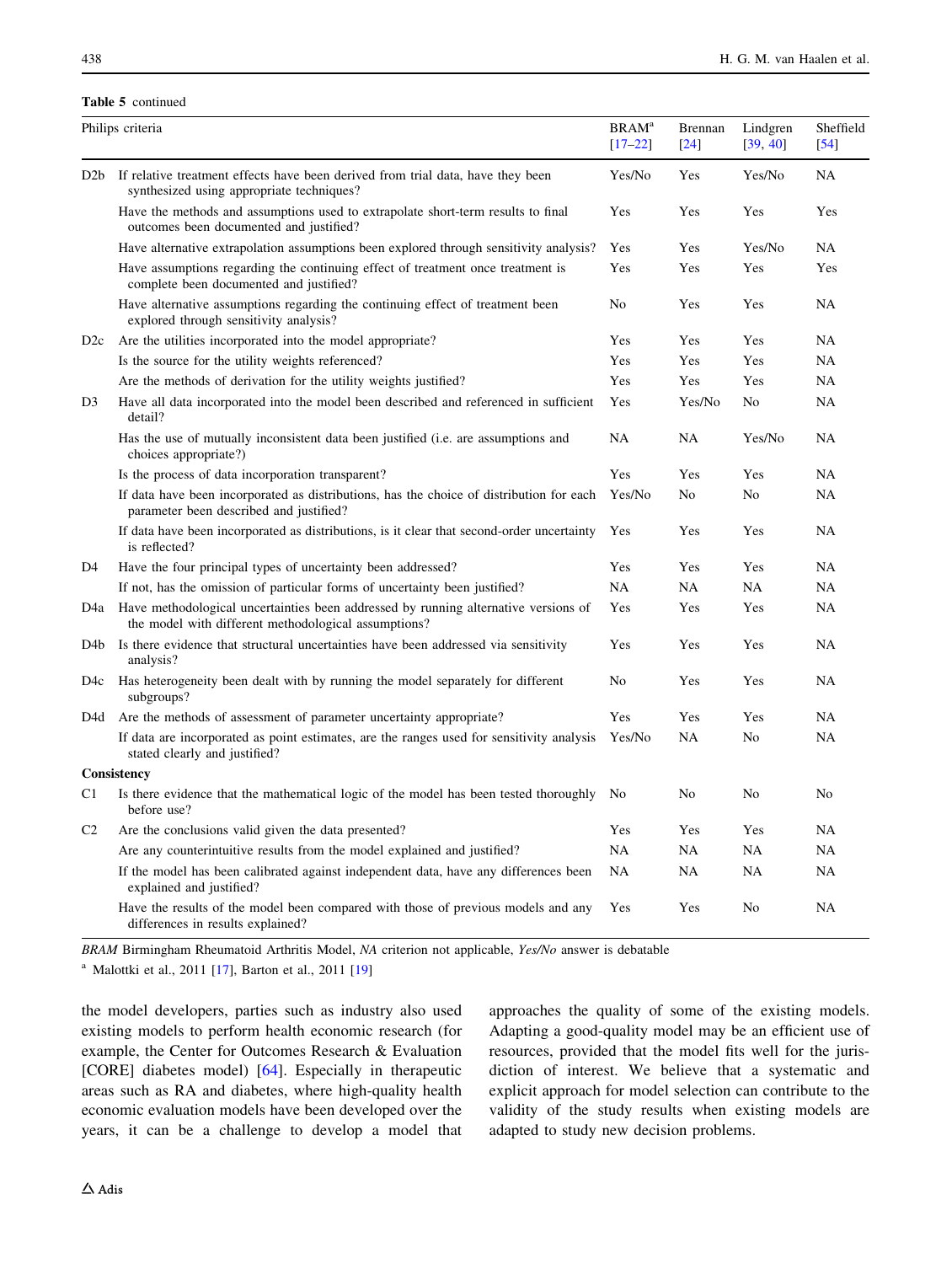The methodology we chose for this exercise was predefined and was based mainly on the ISPOR Good Research Practices on the Transferability of Economic Evaluations Across Jurisdictions [\[2](#page-11-0)] and on the decision chart of Welte [\[4](#page-11-0)]. The decision chart of Welte starts with three 'general knock-out criteria', which concern the evaluated technology, the comparator and the study quality. The criterion of study quality was adopted in our approach but was, for reasons of logic and efficiency, redefined to be our last step. Because Welte did not specify the method for the assessment of study quality, we proposed to apply the Philips checklist, which is quite elaborate. The general knock-out criteria 'evaluated technology' and 'comparator' were not adopted in our approach for the following reasons. First, models that include a treatment or comparator different from that in the research question of interest may be perfectly suitable to be (simply) adapted to include the treatment or comparator of interest. Second, if only models that include a specific treatment or comparator are to be considered, such models can be selected by specifying the inclusion and exclusion criteria in the systematic literature search. Third, if the treatment or comparator of interest requires specific methodological/ structural model features, these can be specified in the 'minimal methodological requirements' of step 1 of the selection process.

Conceptual validity is of major importance when selecting a health economic evaluation model, as this secures a fair representation of the treatment and contextual reality. For the case of RA, the OMERACT reference case was regarded as the most suitable guidance for defining the requirements to determine conceptual validity and therefore served as the basis for these criteria. However, the criteria may have been too strict because in some cases, the excluded models met most of the criteria and the failed criterion might have been overcome if the model had been transferred (e.g. it probably would not have been very complicated to adapt the model by Welsing et al. [\[60](#page-13-0)] to include mortality). We also encountered one study that reported disability-adjusted life-years (DALYs) instead of QALYs, and it was (for this and other reasons) excluded [\[51](#page-13-0)]. Although DALYs are not mentioned by OMERACT as a relevant outcome, DALYs can be a valid outcome measure for health economic evaluations.

For future application, it is advisable to specify the minimal methodological and structural requirements based on the available evidence of good methodological practice in the therapeutic area of interest. The OMERACT reference case serves as a good example of such evidence, and it would be useful if such exercises were also undertaken in other disease areas to derive consensus-based criteria, as has previously been proposed within the field of osteoarthritis [[65](#page-13-0)]. If such a reference case is not available, it may be worthwhile to search for other sources of guidance—for example, from methodological publications on health economic modelling or from previous literature reviews of models in the therapeutic area of interest. Also, it may be necessary to account for the specific research question when specifying the requirements—for example, if a certain intervention requires specific structural or functional modelling options. In addition, the minimal methodological and structural requirements should be customized to the jurisdiction to which the model will be transferred, as many jurisdictions have their own guidelines when it comes to health economic research (e.g. on the time horizon of the analysis), and the model should be able to produce all required results. Naturally, the outcome of the selection process also very much depends on the jurisdiction of interest—for example, where Swedish models may show a relatively good fit when transferred to the Netherlands, these models will probably show a poor fit when transferred to a jurisdiction where health care practice is very different. Had we taken another country as an illustrative case, other models would possibly have passed our selection criteria, resulting in a different set of selected models.

It is questionable whether applying a different order of selection steps is more appropriate. We could have reversed steps 2 and 3, thereby applying the Philips checklist prior to the specific knock-out criteria for model fit. However, the Philips checklist does not have a clear cut-off point between good and poor quality, making model selection difficult. In addition, on the basis of our experience, it takes much more time to go through the Philips checklist  $(\pm 3 h)$  than to go through the specific knock-out criteria  $(\pm 30 \text{ min})$ , and it is therefore more pragmatic to apply the Philips checklist as a last step. Another concern is that the total time required to conduct this selection procedure might be longer than that needed to develop a new model. However, even if the modelling time is shorter (which is almost impossible to affirm prior to conducting the selection procedure), knowledge of the existing models and previously applied methodology is valuable and can be considered a starting point for developing a new (preferably superior) model. In any case, the currently proposed procedure is helpful, especially in justifying the researcher decision on whether or not a new model should be developed. We thus conclude that our proposed selection process is appropriate and feasible.

A limitation of the current exercise is that it was not possible to assess the computerized model validity, as the modelling codes were not published. This reflects a significant problem for researchers who want to use an existing health economic evaluation model—namely, that most models are not easily available to others than those who developed it. Generally, models are regarded as the intellectual property of the developer, which is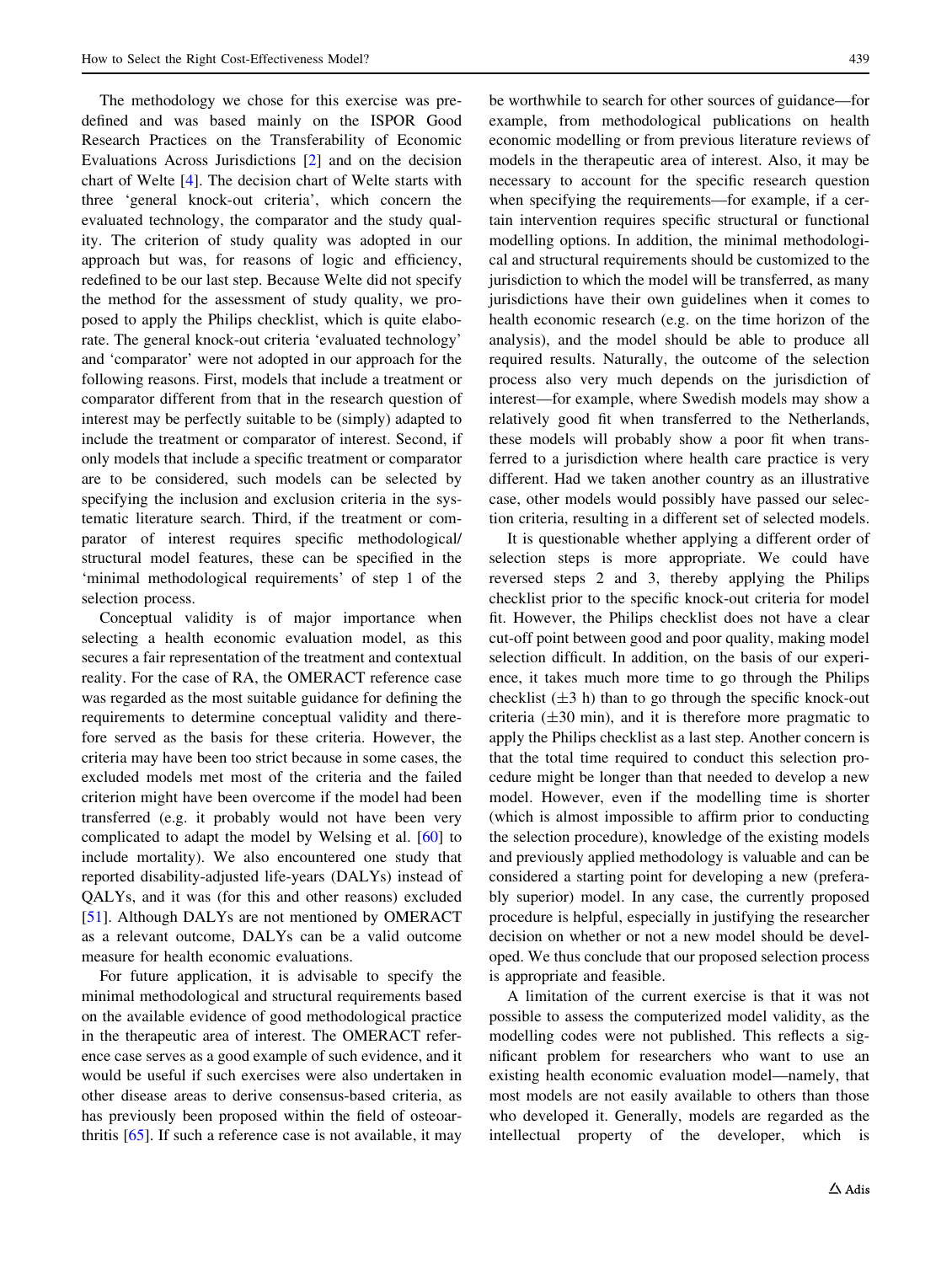<span id="page-11-0"></span>understandable given that it may take months to years of work for the models to be developed. This makes model selection complicated, as detailed descriptions of the model are not always provided in the papers and the model software is usually not published. Without access to the models, the assessment of the model fit is also subject to uncertainty, as it is impossible to describe all methodological details in a paper. Furthermore, once the selection process is completed, the possibility to transfer the model depends on the willingness of the model owner to provide access to the model and to permit the use of it.

Availability of (or access to) the model is required in order to successfully transfer health economic evaluation models. Broad availability of models could improve the efficiency of health economic research and the quality of the models and the resulting health economic evidence, as researchers could cooperate and provide feedback on each other's work. In addition, it would become much easier to assess the validity of health economic evidence, and it would make health economic studies more reproducible—a general prerequisite in scientific research [[66\]](#page-13-0). If this ideal situation is established, transferring models will be highly possible in the context of scientific cooperation, under licensing conditions or by other financial arrangements. Some models are already open source, such as the Evidence-Based Medicine Integrator simulator for type 2 diabetes mellitus [[67\]](#page-13-0) and the Comprehensive Discrete Event Simulation Model for Major Depressive Disorder, developed by Toumi et al. [[68\]](#page-13-0).

# 5 Conclusion

Overall, we conclude that, prior to development of a new health economic evaluation model for a specific decision problem, application of a systematic approach to identification of existing models—and selection of a qualitative model that is transferable—is feasible and is expected to contribute to the efficiency, quality and validity of the resulting health economic evidence.

Disclosures The author contributions to this manuscript were as follows:

HvH: study rationale and design, execution of systematic literature search, study selection, execution of stepwise selection, interpretation and reflection, writing of the manuscript.

JS: study rationale and design, study selection, verification of stepwise selection, interpretation and reflection, review of the manuscript, overall guarantor of the study.

ATD: study selection, feedback on study execution and interpretation, review of the manuscript.

AB: feedback on study execution and interpretation, review of the manuscript.

HvH is employed by AstraZeneca and affiliated with the Erasmus University Rotterdam Institute of Health Policy & Management by means of a PhD hospitality agreement. JS's supervision of HvH is compensated by AstraZeneca on the basis of an unrestricted supervision grant to his institution. In the field of rheumatoid arthritis, JS has received research grants from Pfizer. AB has received research grants from Merck, AbbVie and Amgen. HvH, JS, ATD and AB declare no conflict of interest regarding the topics studied and the results presented in this publication.

## References

- 1. Sculpher MJ, Pang FS, Manca A, Drummond MF, Golder S, Urdahl H, et al. Generalisability in economic evaluation studies in healthcare: a review and case studies. Health Technol Assess. 2004;8(49):iii,iv, 1–192.
- 2. Drummond M, Barbieri M, Cook J, Glick HA, Lis J, Malik F, et al. Transferability of economic evaluations across jurisdictions: ISPOR Good Research Practices Task Force report. Value Health. 2009;12(4):409–18.
- 3. Goeree R, He J, O'Reilly D, Tarride JE, Xie F, Lim M, et al. Transferability of health technology assessments and economic evaluations: a systematic review of approaches for assessment and application. Clinicoecon Outcomes Res. 2011;3:89–104.
- 4. Welte R, Feenstra T, Jager H, Leidl R. A decision chart for assessing and improving the transferability of economic evaluation results between countries. Pharmacoeconomics. 2004;22(13):857–76.
- 5. Alamanos Y, Drosos AA. Epidemiology of adult rheumatoid arthritis. Autoimmun Rev. 2005;4(3):130–6.
- 6. Eriksson JK, Neovius M, Ernestam S, Lindblad S, Simard JF, Askling J. Incidence of rheumatoid arthritis in Sweden—a nationwide population-based assessment of incidence, its determinants, and treatment penetration. Arthritis Care Res (Hoboken). 2013;65:870–8.
- 7. Strand V, Singh JA. Improved health-related quality of life with effective disease-modifying antirheumatic drugs: evidence from randomized controlled trials. Am J Manag Care. 2008;14(4):234–54.
- 8. Fautrel B. Economic benefits of optimizing anchor therapy for rheumatoid arthritis. Rheumatology (Oxford). 2012 Jun;51 Suppl 4:iv21–6.
- 9. Maetzel A, Tugwell P, Boers M, Guillemin F, Coyle D, Drummond M, et al. Economic evaluation of programs or interventions in the management of rheumatoid arthritis: defining a consensusbased reference case. J Rheumatol. 2003;30(4):891–6.
- 10. Bansback N, Ara R, Karnon J, Anis A. Economic evaluations in rheumatoid arthritis: a critical review of measures used to define health states. Pharmacoeconomics. 2008;26(5):395–408.
- 11. Bansback NJ, Regier DA, Ara R, Brennan A, Shojania K, Esdaile JM, et al. An overview of economic evaluations for drugs used in rheumatoid arthritis: focus on tumour necrosis factor-alpha antagonists. Drugs. 2005;65(4):473–96.
- 12. Briggs AH, Weinstein MC, Fenwick EA, Karnon J, Sculpher MJ, Paltiel AD, et al. Model parameter estimation and uncertainty: a report of the ISPOR-SMDM Modeling Good Research Practices Task Force—6. Value Health. 2012;15(6):835–42.
- 13. Philips Z, Bojke L, Sculpher M, Claxton K, Golder S. Good practice guidelines for decision-analytic modelling in health technology assessment: a review and consolidation of quality assessment. Pharmacoeconomics. 2006;24(4):355–71.
- 14. Cimmino MA, Leardini G, Salaffi F, Intorcia M, Bellatreccia A, Dupont D, et al. Assessing the cost-effectiveness of biologic agents for the management of moderate-to-severe rheumatoid arthritis in anti-TNF inadequate responders in Italy: a modelling approach. Clin Exp Rheumatol. 2011;29(4):633–41.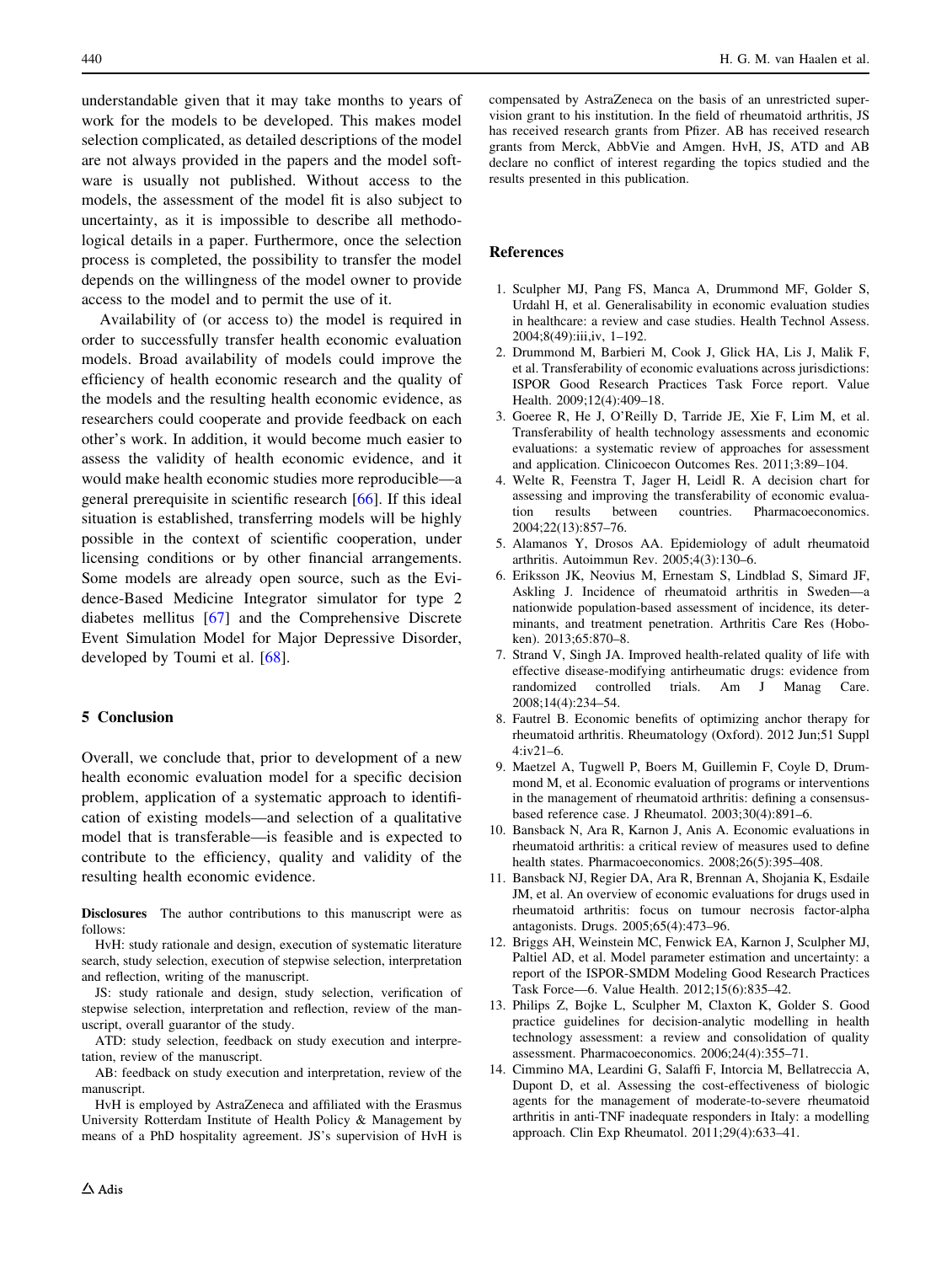- <span id="page-12-0"></span>15. Bansback NJ, Brennan A, Ghatnekar O. Cost effectiveness of adalimumab in the treatment of patients with moderate to severe rheumatoid arthritis in Sweden. Ann Rheum Dis. 2005;64(7):995–1002.
- 16. Beresniak A, Ariza-Ariza R, Garcia-Llorente JF, Ramirez-Arellano A, Dupont D. Modelling cost-effectiveness of biologic treatments based on disease activity scores for the management of rheumatoid arthritis in Spain. Int J Inflamm. 2011;2011:727634.
- 17. Malottki K, Barton P, Tsourapas A, Uthman AO, Liu Z, Routh K, et al. Adalimumab, etanercept, infliximab, rituximab and abatacept for the treatment of rheumatoid arthritis after the failure of a tumour necrosis factor inhibitor: a systematic review and economic evaluation. Health Technol Assess. 2011;15(14):1–278.
- 18. Barton P. Development of the Birmingham Rheumatoid Arthritis Model: past, present and future plans. Rheumatology (Oxford). 2011;50 Suppl 4:iv32–8.
- 19. Barton P, Jobanputra P, Wilson J, Bryan S, Burls A. The use of modelling to evaluate new drugs for patients with a chronic condition: the case of antibodies against tumour necrosis factor in rheumatoid arthritis. Health Technol Assess. 2004;8(11):iii, 1–91.
- 20. Chen YF, Jobanputra P, Barton P, Jowett S, Bryan S, Clark W, et al. A systematic review of the effectiveness of adalimumab, etanercept and infliximab for the treatment of rheumatoid arthritis in adults and an economic evaluation of their cost-effectiveness. Health Technol Assess. 2006;10(42):iii, iv, xi–xiii, 1–229.
- 21. Clark W, Jobanputra P, Barton P, Burls A. The clinical and costeffectiveness of anakinra for the treatment of rheumatoid arthritis in adults: a systematic review and economic analysis. Health Technol Assess. 2004;8(18):iii, iv, ix–x, 1–105.
- 22. Jobanputra P, Barton P, Bryan S, Burls A. The effectiveness of infliximab and etanercept for the treatment of rheumatoid arthritis: a systematic review and economic evaluation. Health Technol Assess. 2002;6(21):1–110.
- 23. Brennan A, Bansback N, Reynolds A, Conway P. Modelling the cost-effectiveness of etanercept in adults with rheumatoid arthritis in the UK. Rheumatology (Oxford). 2004;43(1):62–72.
- 24. Brennan A, Bansback N, Nixon R, Madan J, Harrison M, Watson K, et al. Modelling the cost effectiveness of TNF-alpha antagonists in the management of rheumatoid arthritis: results from the British Society for Rheumatology Biologics Registry. Rheumatology (Oxford). 2007;46(8):1345–54.
- 25. Chiou CF, Choi J, Reyes CM. Cost-effectiveness analysis of biological treatments for rheumatoid arthritis. Expert Rev Pharmacoecon Outcomes Res. 2004;4(3):307–15.
- 26. Choi HK, Seeger JD, Kuntz KM. A cost effectiveness analysis of treatment options for methotrexate-naive rheumatoid arthritis. J Rheumatol. 2002;29(6):1156–65.
- 27. Davies A, Cifaldi MA, Segurado OG, Weisman MH. Costeffectiveness of sequential therapy with tumor necrosis factor antagonists in early rheumatoid arthritis. J Rheumatol. 2009;36(1):16–26.
- 28. Diamantopoulos A, Benucci M, Capri S, Berger W, Wintfeld N, Giuliani G, et al. Economic evaluation of tocilizumab combination in the treatment of moderate-to-severe rheumatoid arthritis in Italy. J Med Econ. 2012;15(3):576–85.
- 29. Finckh A, Bansback N, Marra CA, Anis AH, Michaud K, Lubin S, et al. Treatment of very early rheumatoid arthritis with symptomatic therapy, disease-modifying antirheumatic drugs, or biologic agents: a cost-effectiveness analysis. Ann Intern Med. 2009;151(9):612–21.
- 30. Hallinen TA, Soini EJ, Eklund K, Puolakka K. Cost–utility of different treatment strategies after the failure of tumour necrosis factor inhibitor in rheumatoid arthritis in the Finnish setting. Rheumatology (Oxford). 2010;49(4):767–77.
- 31. Kielhorn A, Porter D, Diamantopoulos A, Lewis G. UK cost– utility analysis of rituximab in patients with rheumatoid arthritis

that failed to respond adequately to a biologic disease-modifying antirheumatic drug. Curr Med Res Opin. 2008;24(9):2639–50.

- 32. Lekander I, Borgstrom F, Svarvar P, Ljung T, Carli C, van Vollenhoven RF. Cost-effectiveness of real-world infliximab use in patients with rheumatoid arthritis in Sweden. Int J Technol Assess Health Care. 2010;26(1):54–61.
- 33. Kobelt G, Jonsson L, Lindgren P, Young A, Eberhardt K. Modeling the progression of rheumatoid arthritis: a two-country model to estimate costs and consequences of rheumatoid arthritis. Arthritis Rheum. 2002;46(9):2310–9.
- 34. Kobelt G, Lindgren P, Young A. Modelling the costs and effects of leflunomide in rheumatoid arthritis. Eur J Health Econ. 2002;3(3):180–7.
- 35. Kobelt G, Jonsson L, Young A, Eberhardt K. The cost-effectiveness of infliximab (remicade) in the treatment of rheumatoid arthritis in Sweden and the United Kingdom based on the ATTRACT study. Rheumatology (Oxford). 2003;42(2):326–35.
- 36. Kobelt G, Lindgren P, Lindroth Y, Jacobson L, Eberhardt K. Modelling the effect of function and disease activity on costs and quality of life in rheumatoid arthritis. Rheumatology (Oxford). 2005;44(9):1169–75.
- 37. Kobelt G, Lindgren P, Singh A, Klareskog L. Cost effectiveness of etanercept (Enbrel) in combination with methotrexate in the treatment of active rheumatoid arthritis based on the TEMPO trial. Ann Rheum Dis. 2005;64(8):1174–9.
- 38. Kobelt G, Lekander I, Lang A, Raffeiner B, Botsios C, Geborek P. Cost-effectiveness of etanercept treatment in early active rheumatoid arthritis followed by dose adjustment. Int J Technol Assess Health Care. 2011;27(3):193–200.
- 39. Lindgren P, Geborek P, Kobelt G. Modeling the cost-effectiveness of treatment of rheumatoid arthritis with rituximab using registry data from southern Sweden. Int J Technol Assess Health Care. 2009;25(2):181–9.
- 40. Kobelt G, Lindgren P, Geborek P. Costs and outcomes for patients with rheumatoid arthritis treated with biological drugs in Sweden: a model based on registry data. Scand J Rheumatol. 2009;38(6):409–18.
- 41. Maetzel A, Strand V, Tugwell P, Wells G, Bombardier C. Cost effectiveness of adding leflunomide to a 5-year strategy of conventional disease-modifying antirheumatic drugs in patients with rheumatoid arthritis. Arthritis Rheum. 2002;47(6):655–61.
- 42. Marra CA, Marion SA, Guh DP, Najafzadeh M, Wolfe F, Esdaile JM, et al. Not all ''quality-adjusted life years'' are equal. J Clin Epidemiol. 2007;60(6):616–24.
- 43. Merkesdal S, Kirchhoff T, Wolka D, Ladinek G, Kielhorn A, Rubbert-Roth A. Cost-effectiveness analysis of rituximab treatment in patients in Germany with rheumatoid arthritis after etanercept-failure. Eur J Health Econ. 2010;11(1):95–104.
- 44. Nguyen CM, Bounthavong M, Mendes MA, Christopher ML, Tran JN, Kazerooni R, et al. Cost utility of tumour necrosis factor-alpha inhibitors for rheumatoid arthritis: an application of Bayesian methods for evidence synthesis in a Markov model. Pharmacoeconomics. 2012;30(7):575–93.
- 45. Puolakka K, Blafield H, Kauppi M, Luosujarvi R, Peltomaa R, Leikola-Pelho T, et al. Cost-effectiveness modelling of sequential biologic strategies for the treatment of moderate to severe rheumatoid arthritis in Finland. Open Rheumatol J. 2012;6:38–43.
- 46. Russell A, Beresniak A, Bessette L, Haraoui B, Rahman P, Thorne C, et al. Cost-effectiveness modeling of abatacept versus other biologic agents in DMARDS and anti-TNF inadequate responders for the management of moderate to severe rheumatoid arthritis. Clin Rheumatol. 2009;28(4):403–12.
- 47. Saraux A, Gossec L, Goupille P, Bregman B, Boccard E, Dupont D, et al. Cost-effectiveness modelling of biological treatment sequences in moderate to severe rheumatoid arthritis in France. Rheumatology (Oxford). 2010;49(4):733–40.